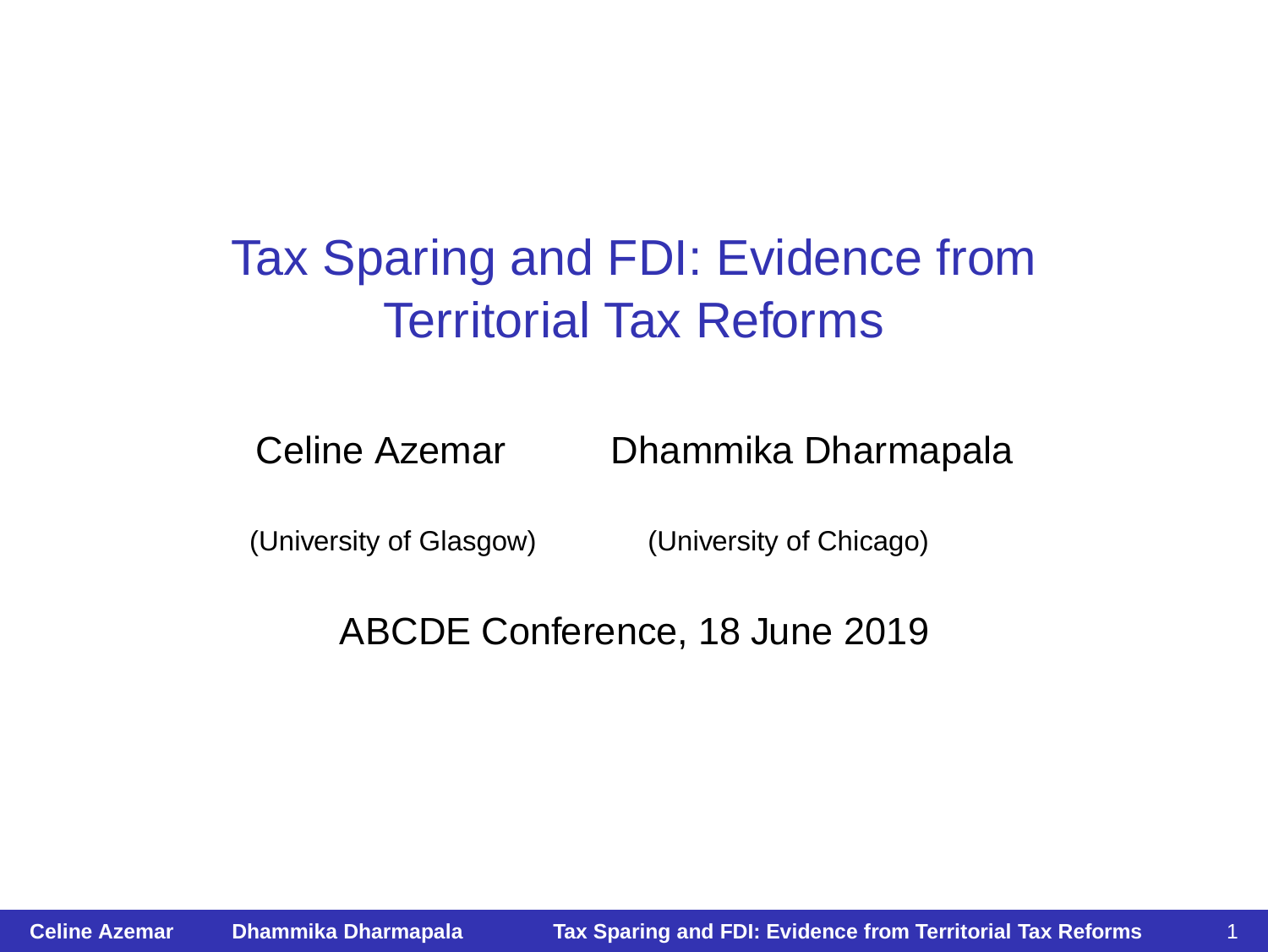#### Tax incentives in developing countries:

Granting tax incentives to promote investment is common in developing countries.

OECD (2015): Options for Low Income Countries Effective and Efficient Use of Tax Incentives for Investment

- $\blacktriangleright$  Tax holidays are the most popular (82-88%)
- $\blacktriangleright$  Tax reductions (50-55%)
- ▶ Investment allowances (45-78%)
- $\blacktriangleright$  Value-added tax exemption
- ▶ Import duty exemption (62-84%)
- Exemptions/reductions on withholding taxes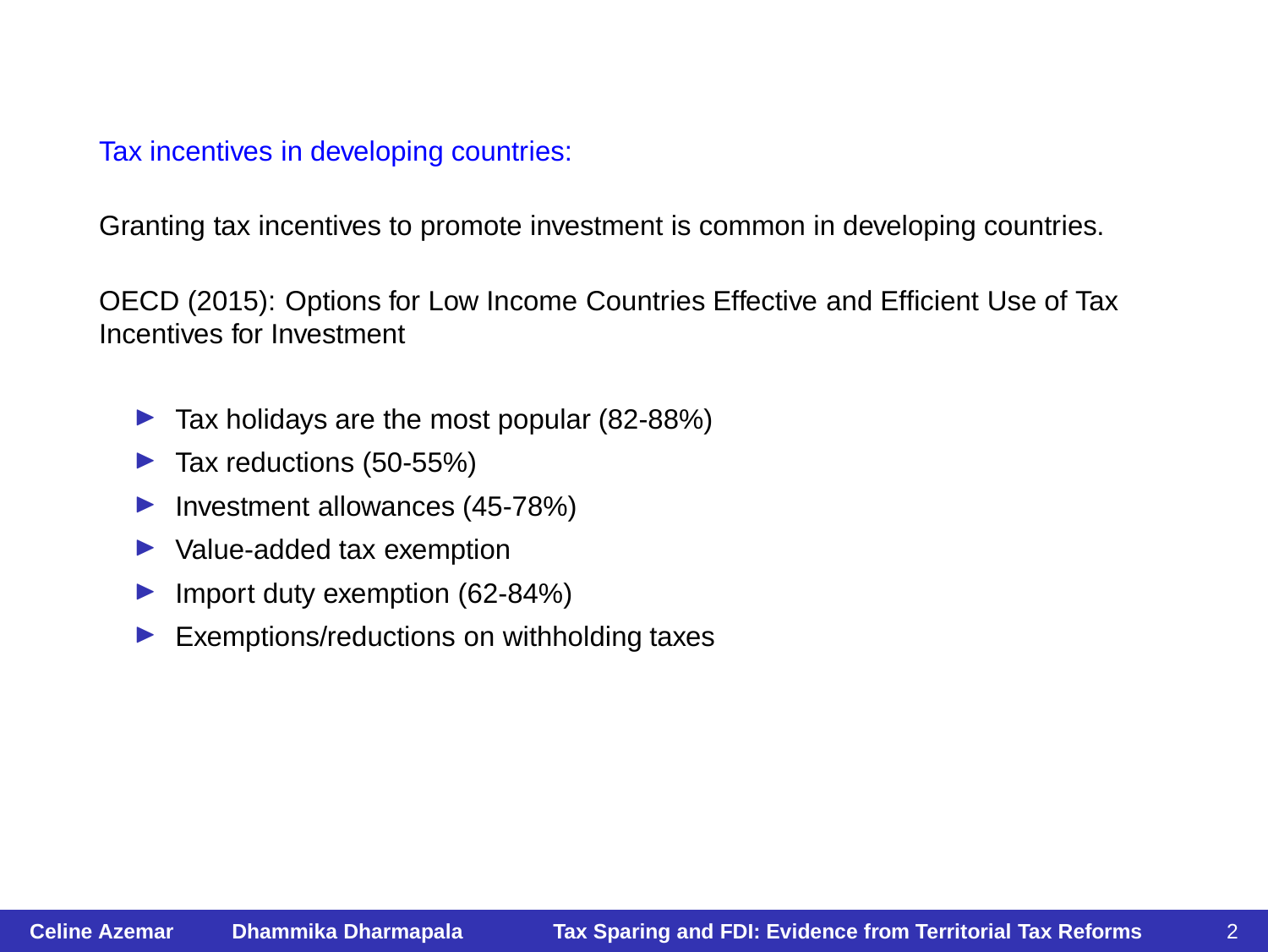**But, the effectiveness of these tax incentives depends on the interaction between the host country's tax system and that of the MNC's home country.**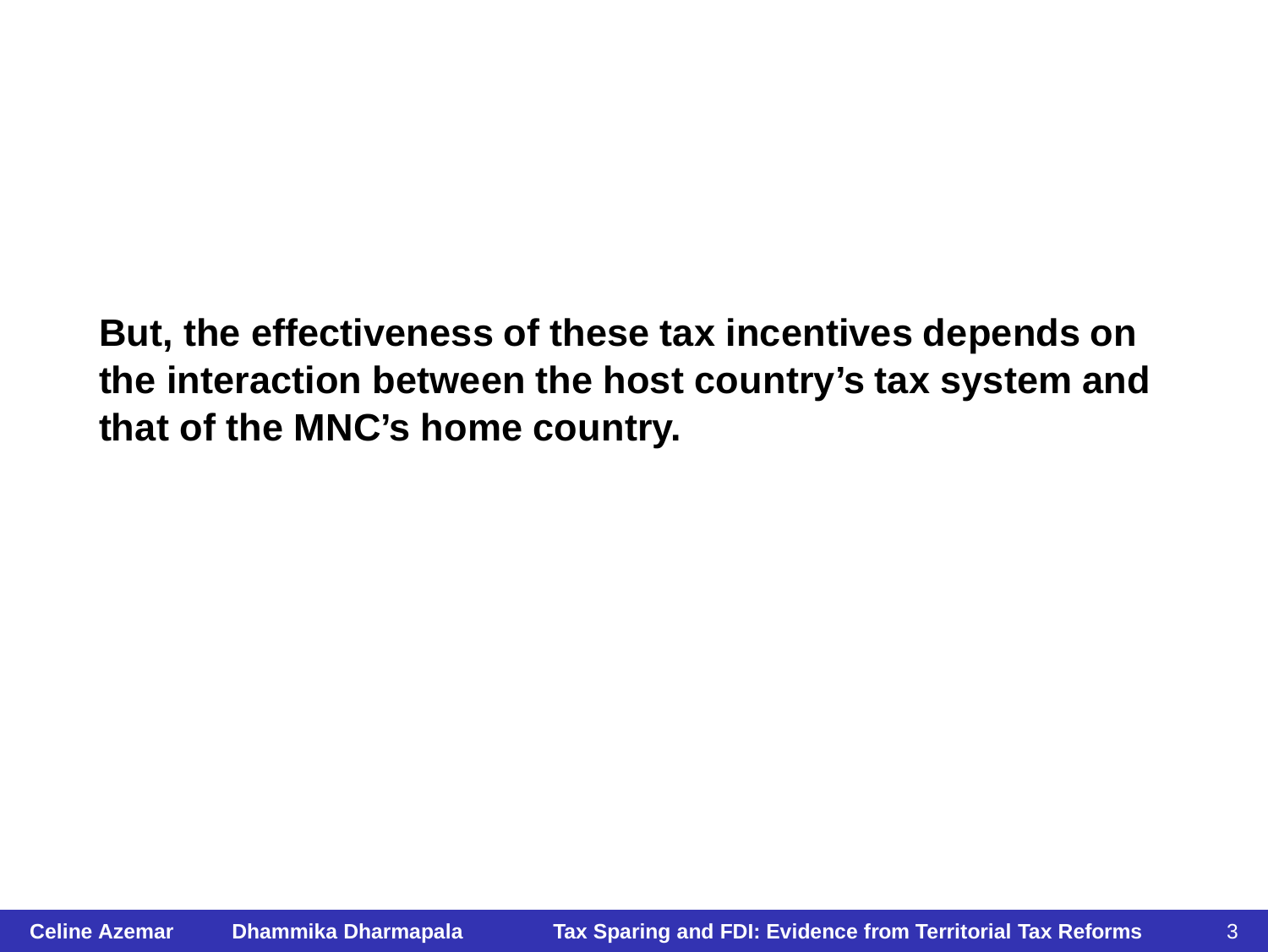### The home country tax system:

#### **Territorial tax system (e.g. U.K.):**

- ▶ Active income: Profits made by resident corporations operating abroad are not subject to the home country corporation tax.
	- $\blacktriangleright$  Even if dividends are repatriated to the parent company.
- ▶ Passive income: Other forms of income earned abroad, such as royalties or interest receipts, are taxed in the home country.

#### **Worldwide tax system (e.g.: U.S. until 2018, Ireland):**

► Active and passive income: The worldwide income of resident corporations is subject to the home country corporation tax.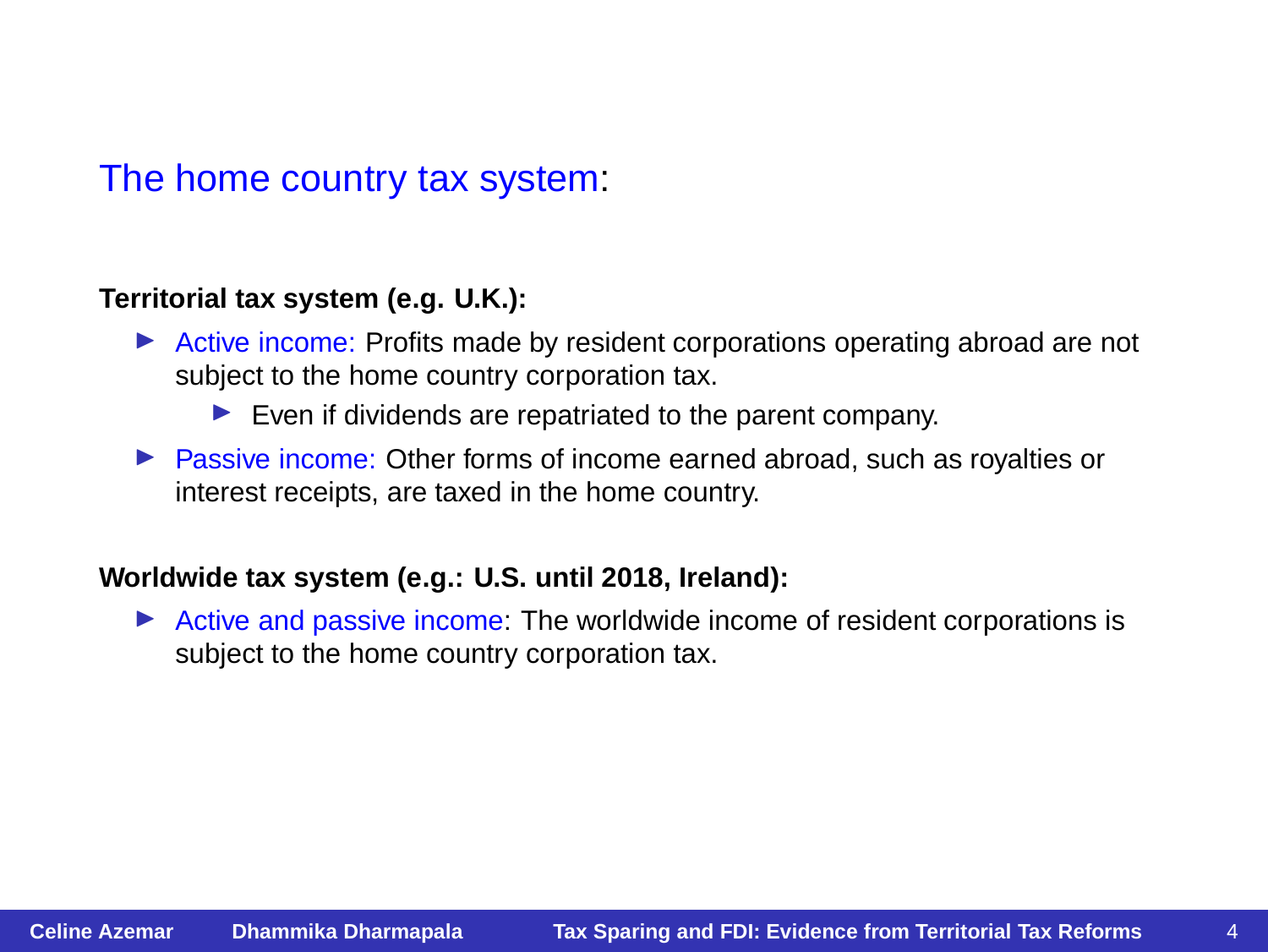|                                                                                                                                                                                                                                                 | Without tax holiday<br>(source country) | With tax holiday<br>(source country)                             |
|-------------------------------------------------------------------------------------------------------------------------------------------------------------------------------------------------------------------------------------------------|-----------------------------------------|------------------------------------------------------------------|
| Source country taxation (foreign country)<br>Profit of subsidiary<br>Corporate income tax: 33.33%<br>After-tax profit<br>Dividend<br>Withholding tax: 10%                                                                                       | 100<br>33.33<br>66.67<br>66.67<br>6.67  | 100<br>$\Omega$<br>100<br>100<br>0                               |
|                                                                                                                                                                                                                                                 | Worldwide tax system                    | Worldwide tax system                                             |
| Residence country taxation (home country)<br>Dividend received<br>Grossed-up dividend<br>Corporate income tax: 40% (a)<br>Creditable foreign tax (b)<br>Foreign tax credit (min (a, b))<br>Net corporate income tax (CIT)<br>Source country tax | 60<br>100<br>40<br>40<br>40<br>0<br>40  | 100<br>100<br>40<br>$\mathbf 0$<br>$\mathbf 0$<br>40<br>$\Omega$ |
| Residence country tax<br>Total                                                                                                                                                                                                                  | 0<br>40                                 | 40<br>40                                                         |
| After-tax profit                                                                                                                                                                                                                                | 60                                      | 60                                                               |

### Table 1: Interaction of home and host country tax systems: impact on active income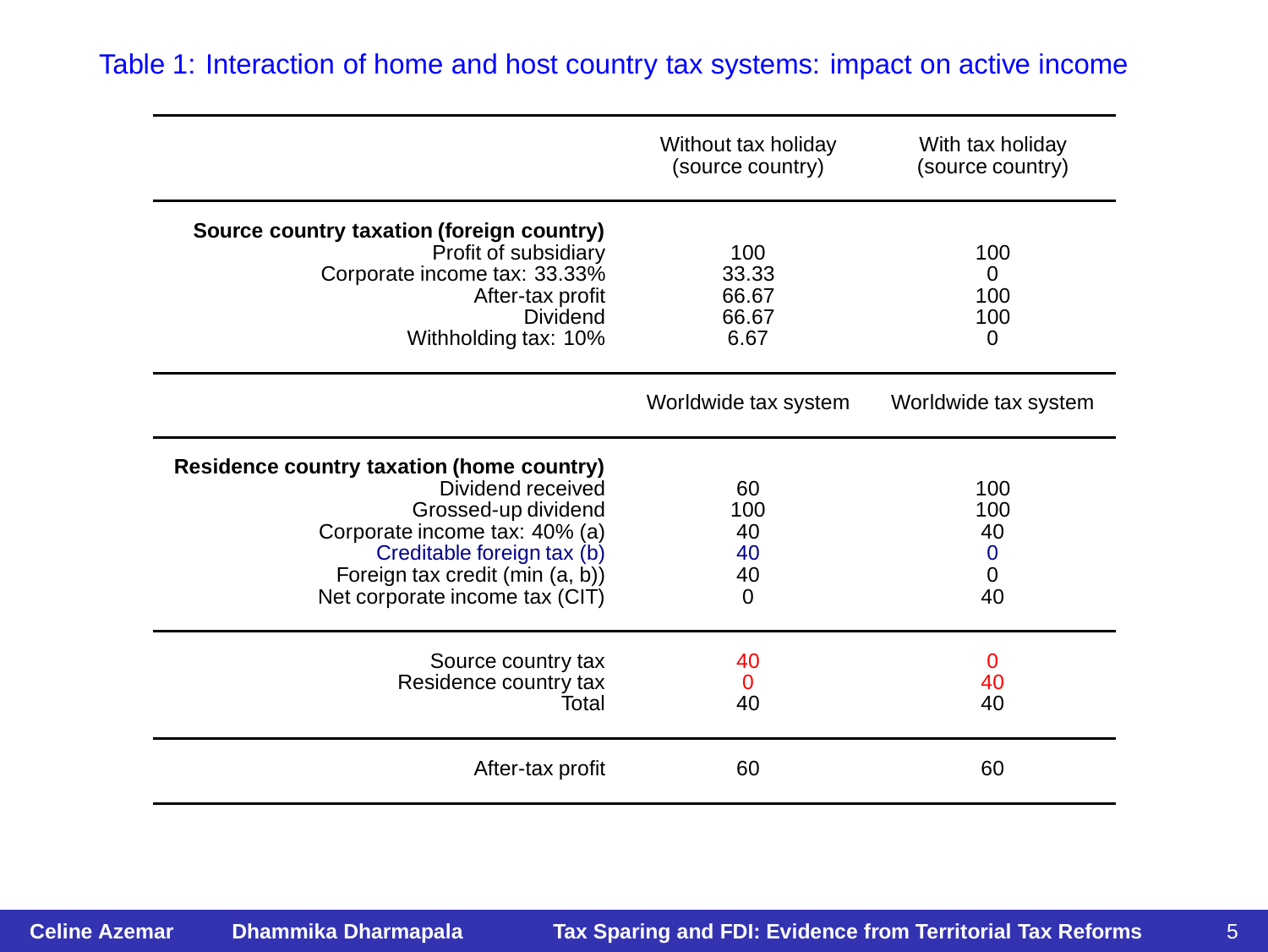# Tax Sparing

1950's: British Royal Commission on the Taxation of Profits and Income recommended home country relief.

### **Tax sparing provisions:**

- $\blacktriangleright$  They are provisions included in bilateral tax treaties.
- ▶ They ensure that the home country provides a credit for taxes "spared" by the host country and thus tax incentives for FDI are not undone by the home country.
- ► They are designed to promote economic development.

#### **Potentially important for both worldwide and territorial home countries:**

- $\triangleright$  Worldwide: both active and passive income is affected.
- $\blacktriangleright$  Territorial: only passive income is affected.

#### **Extensive network of tax sparing provisions in tax treaties**

- $\triangleright$  US: exception no sparing provisions.
- ▶ Surrey: "[T]ax sparing irrationally granted credit for phantom taxes".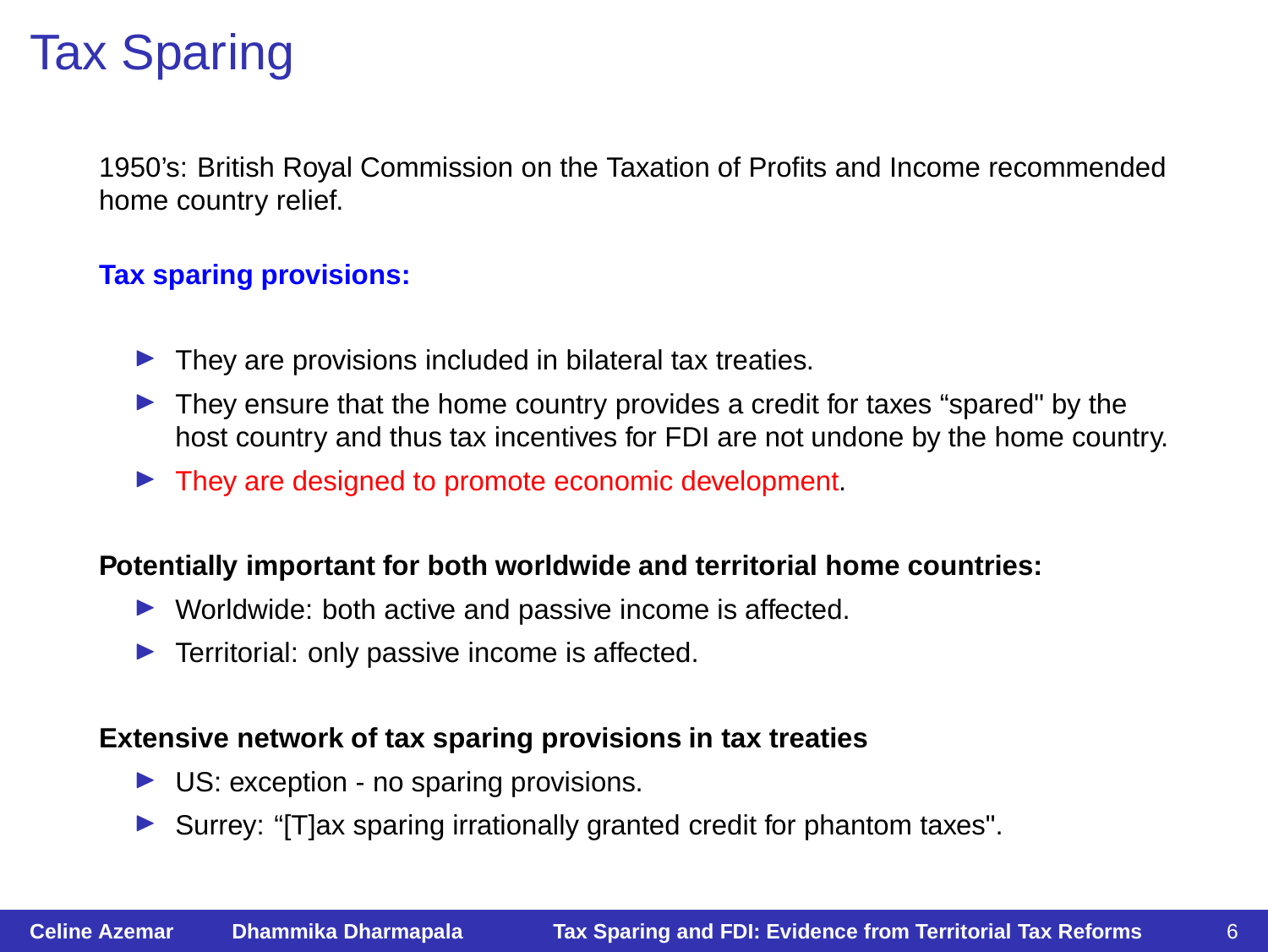|                                                                                                                                                                                                            | Without tax holiday<br>(source country)                               | With tax holiday<br>(source country)              |                                          |
|------------------------------------------------------------------------------------------------------------------------------------------------------------------------------------------------------------|-----------------------------------------------------------------------|---------------------------------------------------|------------------------------------------|
| Source country taxation<br>Profit of subsidiary<br>Corporate income tax: 33.33%<br>After-tax profit<br>Dividend<br>Withholding tax: 10%                                                                    | 100<br>100<br>33.33<br>0<br>100<br>66.67<br>66.67<br>6.67<br>$\Omega$ |                                                   | 100                                      |
|                                                                                                                                                                                                            | Worldwide tax system                                                  | Worldwide tax system<br>without tax sparing       | Worldwide tax system<br>with tax sparing |
| Residence country taxation<br>Dividend received<br>Grossed-up dividend<br>Corporate income tax: 40% (a)<br>Creditable foreign tax (b)<br>Foreign tax credit (min (a, b))<br>Net corporate income tax (CIT) | 60<br>100<br>40<br>40<br>40<br>$\Omega$                               | 100<br>100<br>40<br>$\mathbf 0$<br>$\Omega$<br>40 | 100<br>100<br>40<br>40<br>40<br>$\Omega$ |
| Source country tax<br>Residence country tax<br>Total                                                                                                                                                       | 40<br>0<br>40                                                         | $\Omega$<br>40<br>40                              | 0<br>0<br>0                              |
| After-tax profit                                                                                                                                                                                           | 60                                                                    | 60                                                | 100                                      |

#### Table 2: Fiscal incentives on active income: the role of tax sparing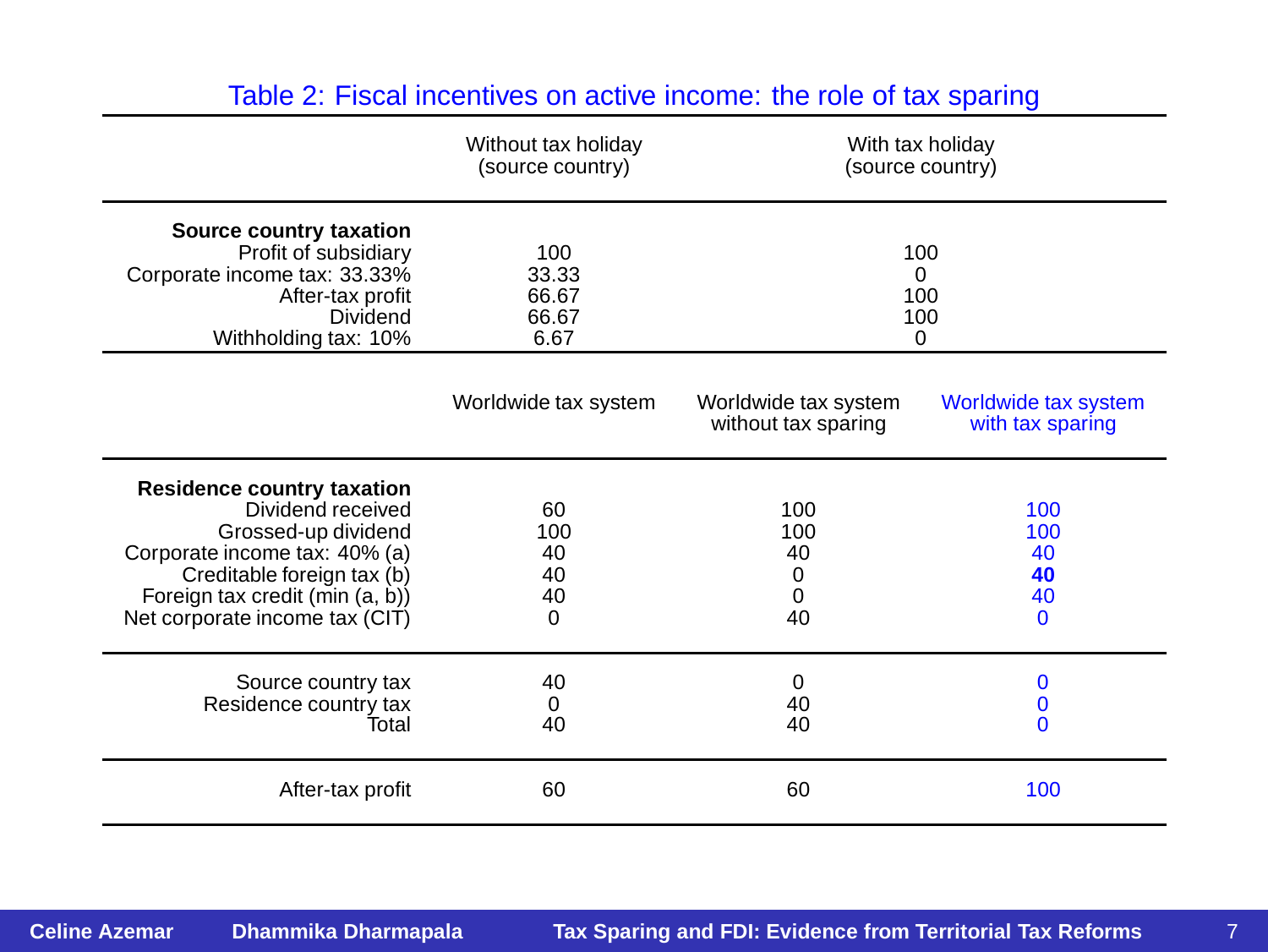# Tax Sparing: A controversial topic

### **From the OECD perspective:**

- $\triangleright$  OECD has called for a reconsideration of tax sparing as an economic development tool.
- $\triangleright$  OECD's (1998, p. 5) claim that: "Investment decisions taken by international investors resident in credit [worldwide] countries are rarely dependent on or even influenced by the existence or absence of tax sparing provisions in treaties".

#### **From the perspective of developing countries:**

- $\blacktriangleright$  They consider that this provision is a component of overall foreign aid (Toaze, 2001).
- ▶ Tax sparing provision represents an important tool to exercise control over their tax incentive programs.
- ▶ Tax sparing allows them to target tax incentives to specific sectors of the economy and to have some control on their development program, as compared to direct "paternalist" foreign aid (Tillinghast, 1996; Mitchell, 1997).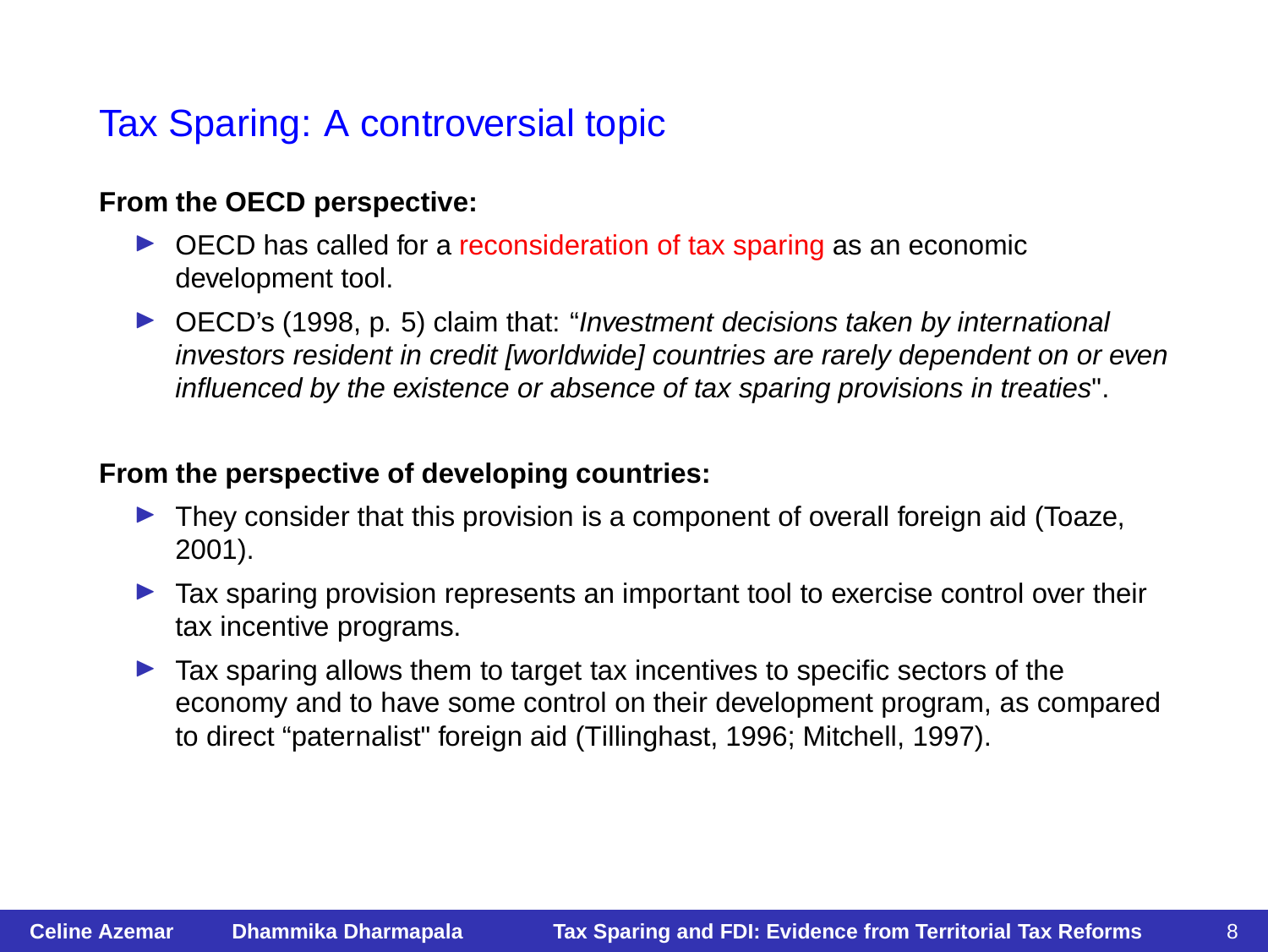# This paper:

**We analyse the impact of tax sparing on FDI using a large panel dataset:**

- ▶ OECD data on bilateral FDI stocks over 2002-2012
	- ▶ Correlations of the operations of US MNEs in 191 countries, 2004, (BEA):

|             | FDI  |                | In FDI |
|-------------|------|----------------|--------|
| Total Asset | 0.92 | In total asset | 0.98   |
| PPF         | 0.72 | In PPF         | 0.92   |
| Sales       | 0.78 | In Sales       | 0.95   |

- ▶ 23 OECD home countries and 113 developing/transition host countries
- $\triangleright$  Data is at the country-pair-year level e.g. UK-Malaysia-2002 is one observation
- ▶ 8,974 observations on 1,176 country-pairs (in baseline regression)
- $\triangleright$  We code tax sparing agreements by searching all tax treaties among these country-pairs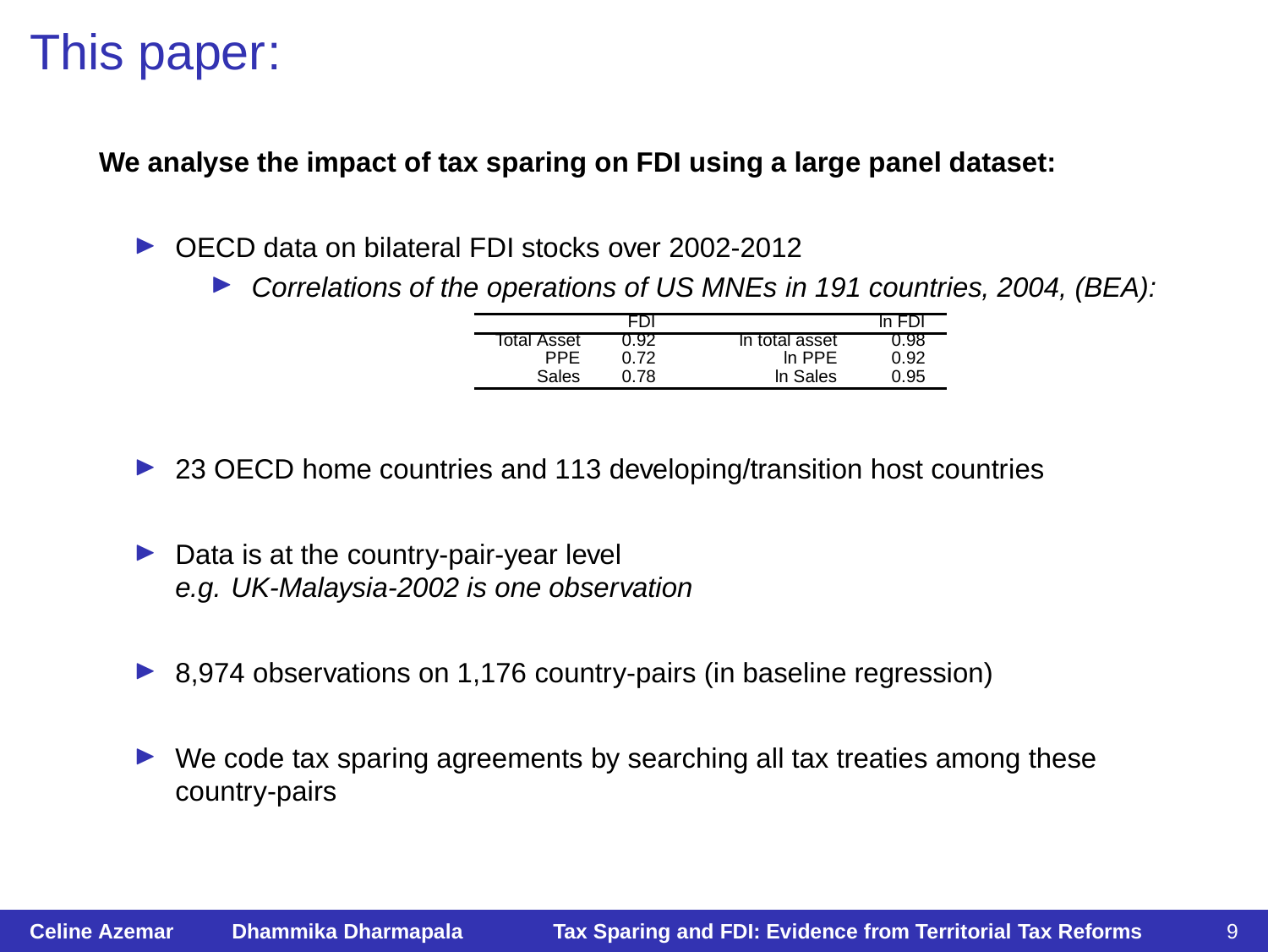Two sources of variation:

► Longitudinal (within-country-pair):

- ▶ 32 changes (new tax sparing agreements or terminations)
- $\blacktriangleright$  But, potentially endogenous
- ▶ Territorial tax reforms:
	- ▶ Norway (2004) and the UK, Japan and New Zealand (2009)
	- $\blacktriangleright$  Arguably quasi-exogenous variation in the value of existing tax sparing provisions
		- $\blacktriangleright$  ... assuming that territorial reforms were not motivated by their impact on FDI in developing countries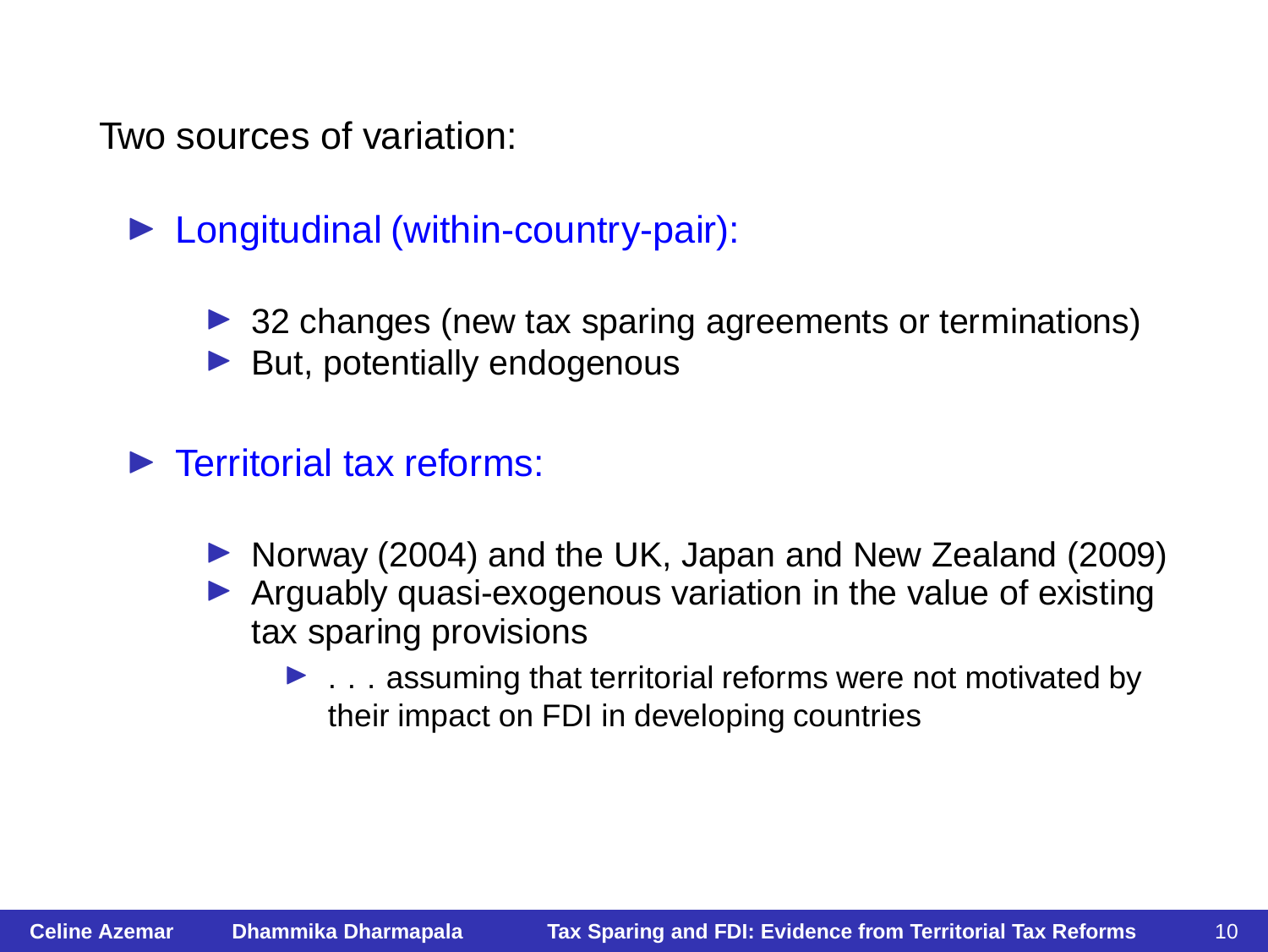# Table 3: Tax System and Tax Sparing in the OECD

Ē.

| Country               | Tax system           | Number of Tax Sparing Agreements |
|-----------------------|----------------------|----------------------------------|
| Australia             | Territorial          | 14                               |
| Austria               | Territorial          | 17                               |
| Belgium               | Territorial          | 21                               |
| Canada                | Territorial          | 39                               |
| Denmark               | Territorial          | 25                               |
| Finland               | Territorial          | 28                               |
| France                | Territorial          | 27                               |
| Germany               | Territorial          | 22                               |
| Greece                | Worldwide            | 9                                |
| Iceland               | Territorial          | 0                                |
| Ireland               | <b>Worldwide</b>     | 3                                |
| Italy                 | Territorial          | 36                               |
| Japan                 | <b>Reform (2009)</b> | 18                               |
| Luxembourg            | Territorial          | 14                               |
| <b>Netherlands</b>    | Territorial          | 6                                |
| <b>New Zealand</b>    | <b>Reform (2009)</b> | 10                               |
| Norway                | <b>Reform (2004)</b> | 36                               |
| Portugal              | Territorial          | 7                                |
| Spain                 | Territorial          | 13                               |
| Sweden                | Territorial          | 43                               |
| Switzerland           | Territorial          | 8                                |
| <b>United Kingdom</b> | <b>Reform (2009)</b> | 47                               |
| <b>United States</b>  | Worldwide            | $\mathbf 0$                      |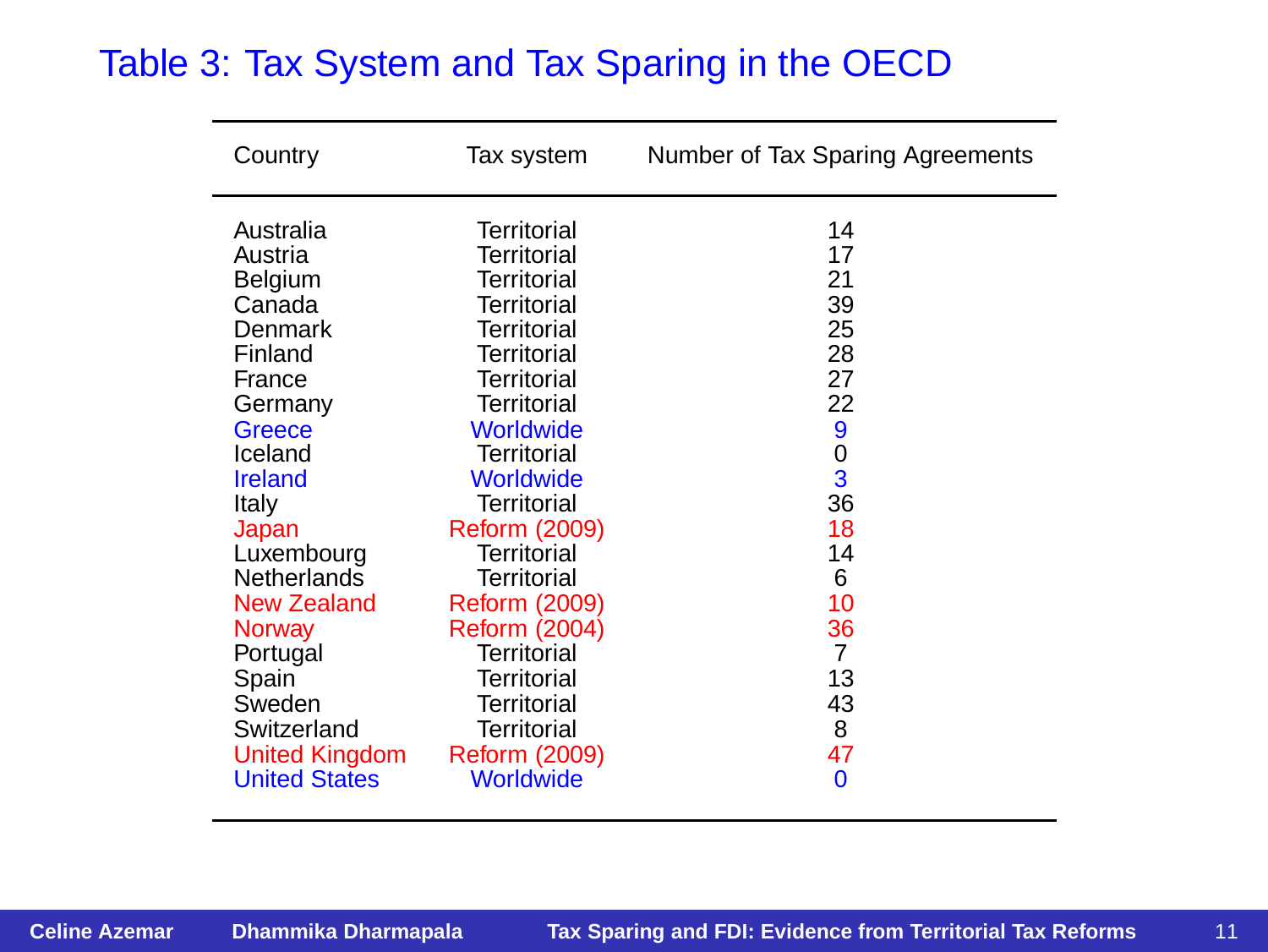## Empirical specification

#### **Use a Poisson pseudo-maximum-likelihood (PML) estimator:**

▶ Mass point at zero (7% of the bilateral FDI stock observations are zeros).

▶ Santos Silva and Tenreyro (2006).

#### **Our baseline equation is:**

$$
FDI_{ijt} = exp(\beta TS_{ijt-1} + \gamma X_{ijt} + \mu_{ij} + \delta_t)\epsilon_{ijt},
$$
\n(1)

 $FDI_{ijt}$ : is the stock of FDI from home country *i* in host country *i* in year *t*.  $TS_{\text{int}-1}$ : Tax sparing dummy variable.  $X_{ij}$ : vector of time-varying home country, host country, and bilateral characteristics.  $\mu_{ii}$ : country-pair fixed effects.  $\delta_t$ : time fixed effects.  $\epsilon_{\text{ijt}}$  the error term.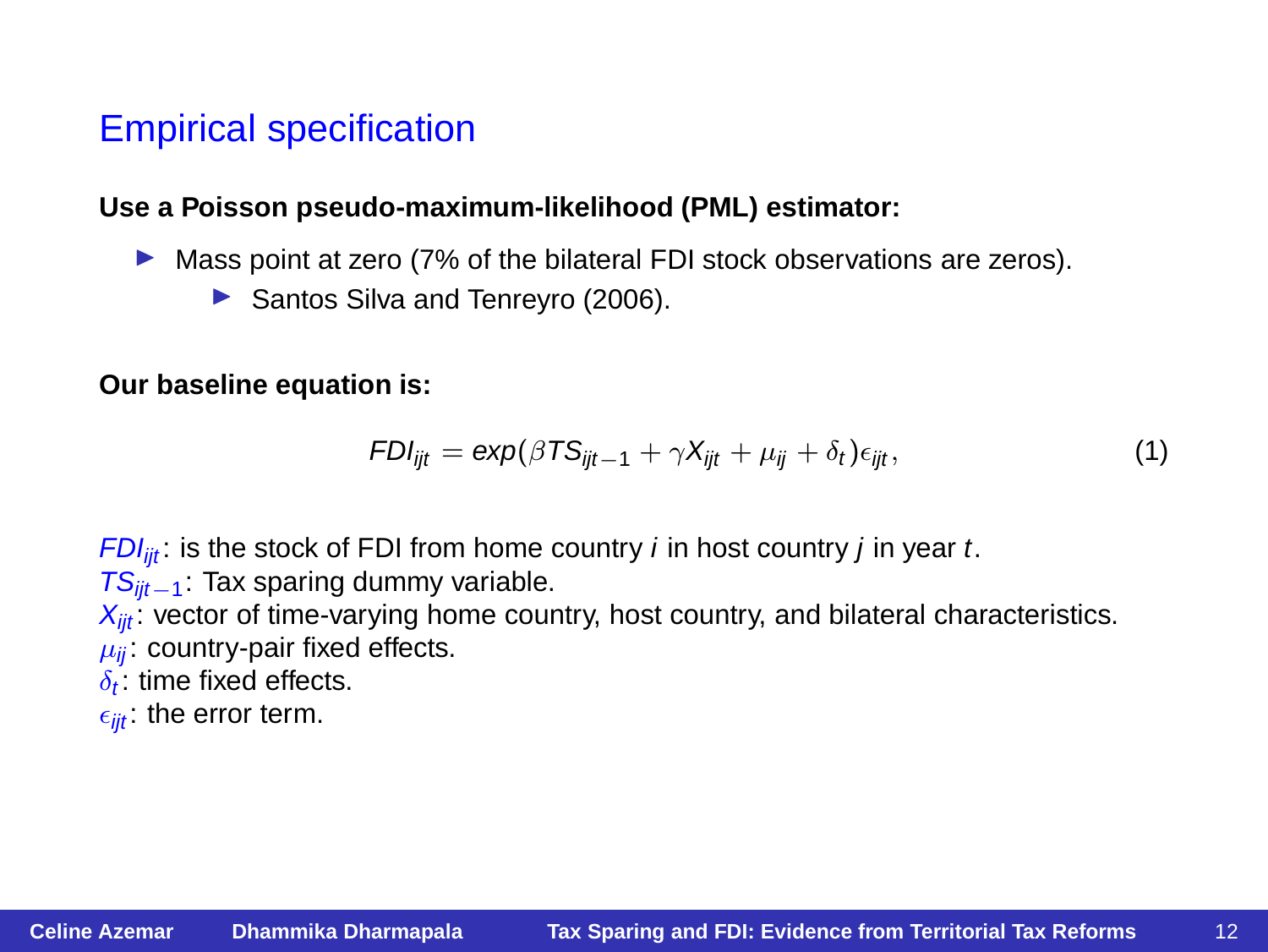Results 1: Exogenous Tax Sparing, Omitted Variable and Selection Bias, Simultaneity Bias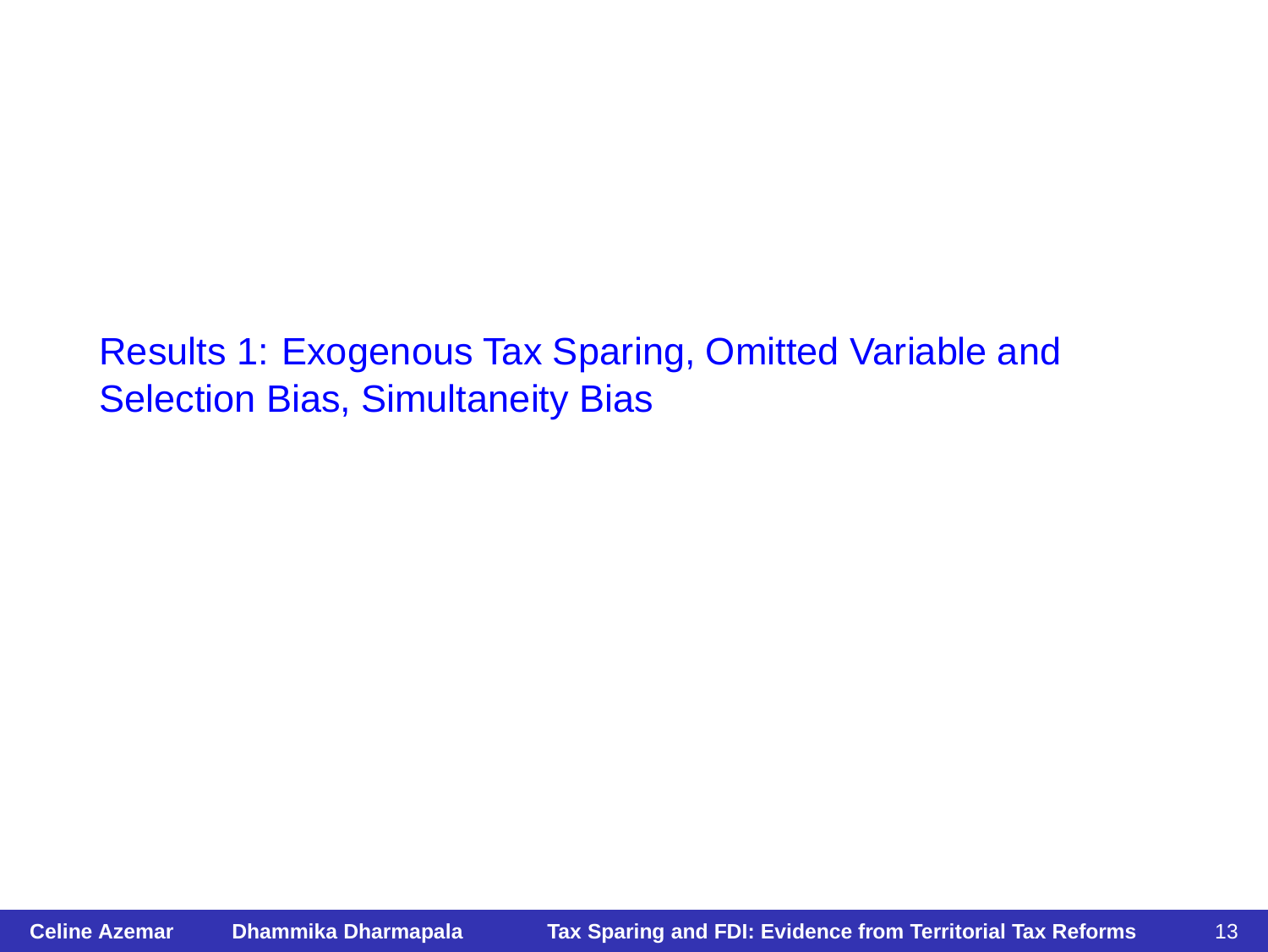### Table 4: Tax Sparing and FDI

|                                                                                                                                                       | $E(FDI_{ii}) .)$<br>Poisson   | Exogenous tax sparing<br>$E(FDI_{ii}) .)$<br>Poisson | $E(FDI_{ii}) .)$<br>Poisson<br><b>Bilateral tax</b>                               | $Pr(\text{tax spacing}_{ii} = 1   .)$<br>First stage<br>probit                                                                         | Endogenous tax sparing<br>$E(FDI_{ii}) .$<br>IV Poisson                                                                                                                 | $E(FDI_{ii}) .)$<br>Poisson<br>Spatial lag |
|-------------------------------------------------------------------------------------------------------------------------------------------------------|-------------------------------|------------------------------------------------------|-----------------------------------------------------------------------------------|----------------------------------------------------------------------------------------------------------------------------------------|-------------------------------------------------------------------------------------------------------------------------------------------------------------------------|--------------------------------------------|
|                                                                                                                                                       | $[1]$                         | $[2]$                                                | varying<br>$[3]$                                                                  | $[4]$                                                                                                                                  | $[5]$                                                                                                                                                                   | [6]                                        |
| Tax sparing $t - 1$<br>Ln distance<br>Colony<br>Common language<br><b>Bilateral Investment Treaty</b><br>UN vote correlation<br>Sum of Polity indexes | 0.579 <sup>a</sup><br>(0.195) | 0.622 <sup>a</sup><br>(0.177)                        | 0.611 <sup>a</sup><br>(0.177)<br>0.111<br>(0.077)<br>$-0.376$<br>(0.280)<br>0.005 | 0.119 <sup>a</sup><br>(0.027)<br>$0.159^{c}$<br>(0.083)<br>0.334a<br>(0.077)<br>$-0.007$<br>(0.040)<br>$1.578^{a}$<br>(0.180)<br>0.001 | $0.677^c$<br>(0.402)<br>$-0.509$ <sup>a</sup><br>(0.097)<br>$0.450^{b}$<br>(0.186)<br>0.701 <sup>a</sup><br>(0.201)<br>$-0.022$<br>(0.116)<br>0.126<br>(0.401)<br>0.003 | 0.672 <sup>a</sup><br>(0.195)              |
| Tax sparing neighbours<br>Ln FDI neighbours t<br>Ln FDI neighbours $t - 1$                                                                            |                               |                                                      | (0.010)                                                                           | (0.003)<br>$5.630^{a}$<br>(0.206)                                                                                                      | (0.008)                                                                                                                                                                 | 0.040<br>(0.039)<br>0.027<br>(0.044)       |
| Country pair fixed effects<br>Home country fixed effects<br>Host country fixed effects                                                                | $\mathsf{x}$                  | X                                                    | X                                                                                 |                                                                                                                                        | X<br>X                                                                                                                                                                  | X                                          |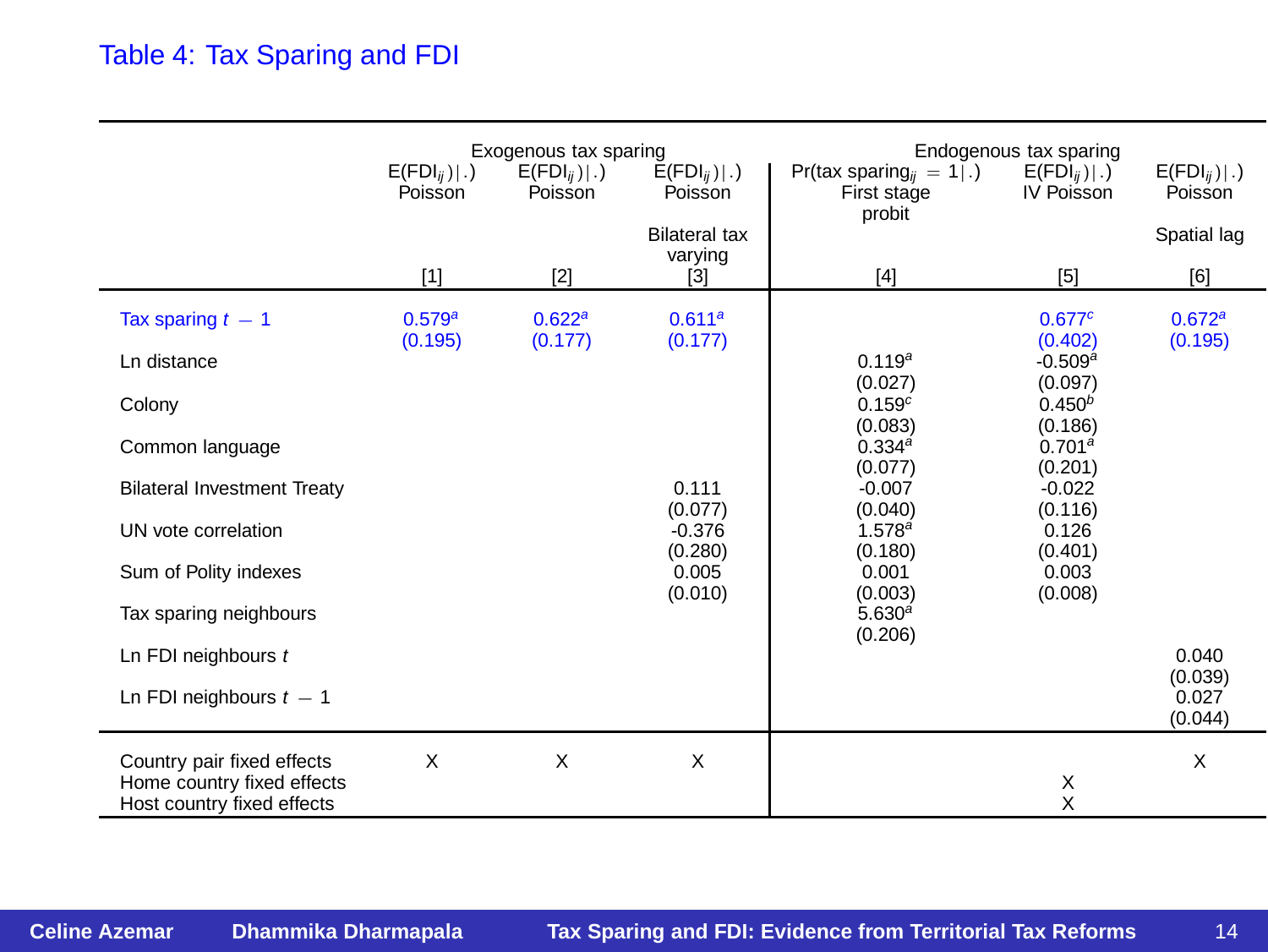### Table 5: Tax Sparing and FDI with Country-Pair Fixed and Country-and-Time Effects

|                                                                          | $E(FDI_{ii}) .$<br>Poisson<br>[1] | $E(FDI_{ii}) .$<br>Poisson<br>[2] | $E(FDI_{ii}) .$<br>Poisson<br>$[3]$ | $E(FDI_{ii}) .)$<br>Poisson<br>[4] | $E(FDI_{ij}) .$<br>Poisson<br>[5] |
|--------------------------------------------------------------------------|-----------------------------------|-----------------------------------|-------------------------------------|------------------------------------|-----------------------------------|
| Tax sparing $t + 2$                                                      |                                   |                                   |                                     | $-0.033$                           | $-0.018$                          |
| Tax sparing $t + 1$                                                      |                                   |                                   |                                     | (0.053)                            | (0.052)<br>$-0.014$               |
| Tax sparing t                                                            |                                   | 0.300c                            | 0.210                               |                                    | (0.046)<br>$0.271^{c}$            |
| Tax sparing $t-1$                                                        | 0.428a                            | (0.160)                           | (0.148)<br>0.356a                   | 0.421a                             | (0.161)<br>0.329a                 |
| Tax sparing $t-2$                                                        | (0.135)                           |                                   | (0.103)                             | (0.137)                            | (0.098)<br>0.149<br>(0.094)       |
| Country pair fixed effects                                               | x                                 | $\boldsymbol{\mathsf{x}}$         | x                                   | x                                  | x                                 |
| Home country by time fixed effects<br>Host country by time fixed effects | x<br>x                            | x<br>x                            | x<br>x                              | x<br>x                             | х<br>x                            |
| Observations                                                             | 10.594                            | 11,503                            | 10,594                              | 10.594                             | 9,486                             |
| Overall tax sparing effect                                               |                                   |                                   |                                     |                                    | $0.718^{a}$                       |
|                                                                          |                                   |                                   |                                     |                                    | (0.217)                           |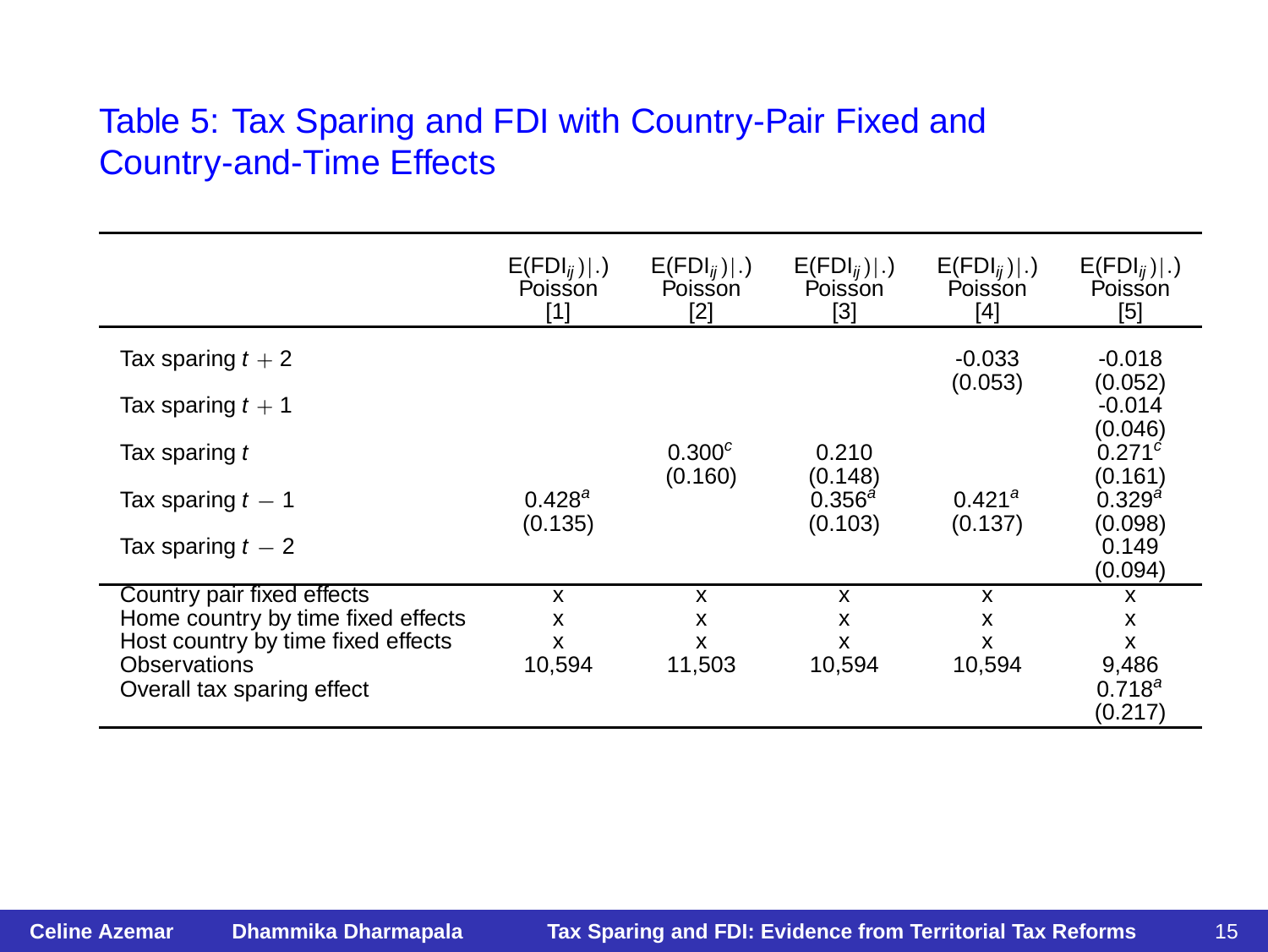Results 2: Intensive and Extensive Margins of FDI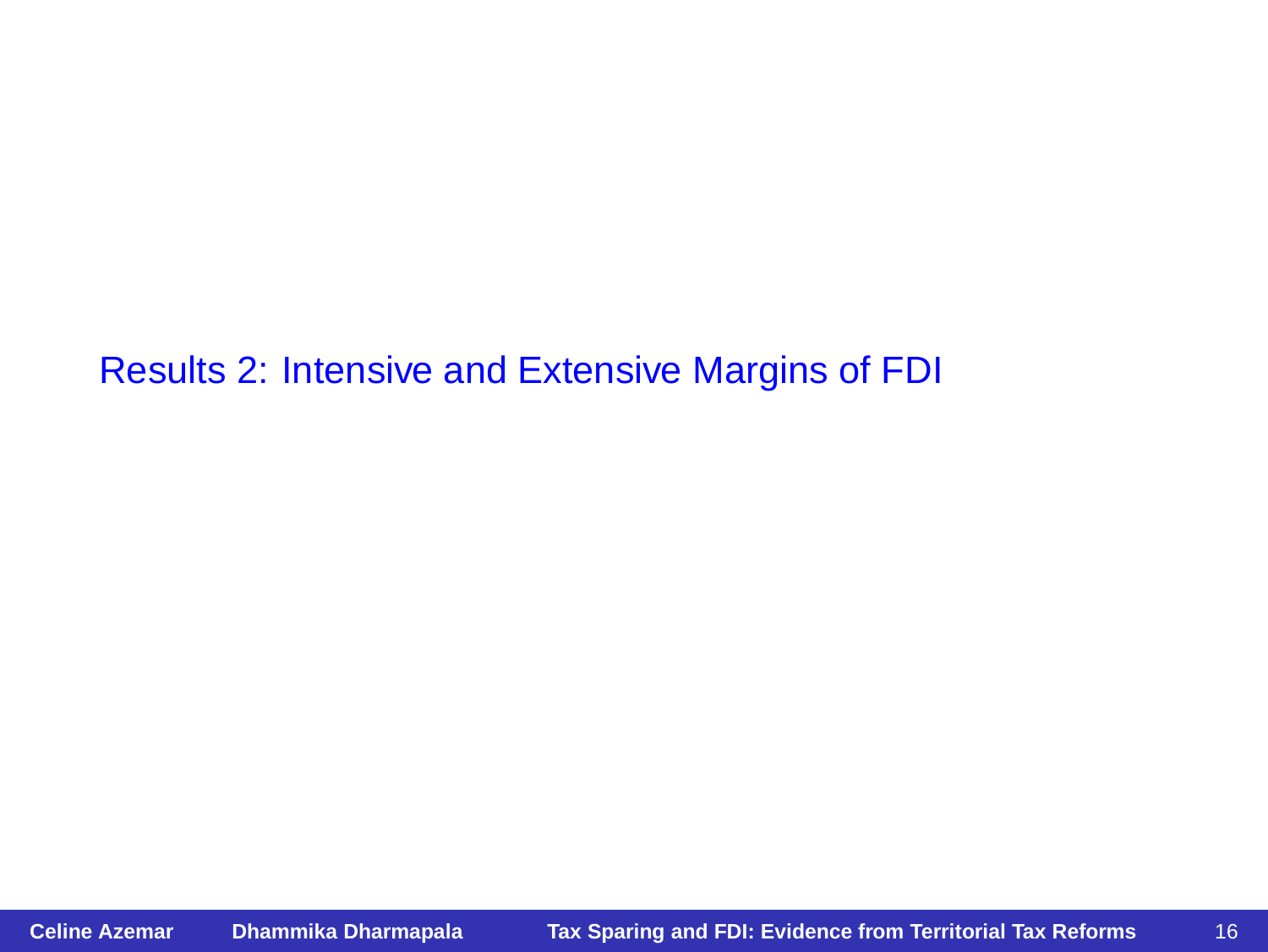### Table 6: Tax Sparing, Intensive and Extensive Margin of FDI

|                                                                  | Pr(FDI>0)<br>Logit<br>[1]     | Pr(FDI>0)<br>Conditional Logit<br>$[2]$ | E(FDIFDI>0)<br>Poisson<br>[3] | E(FD  FD >0)<br>Poisson<br>$[4]$ |
|------------------------------------------------------------------|-------------------------------|-----------------------------------------|-------------------------------|----------------------------------|
| Ln distance                                                      | $-3.553^a$<br>(0.429)         |                                         |                               |                                  |
| Colony                                                           | 3.364 <sup>a</sup><br>(1.277) |                                         |                               |                                  |
| Common language                                                  | $1.163^{b}$<br>(0.463)        |                                         |                               |                                  |
| <b>Bilateral Investment Treaty</b>                               | $0.476^{b}$<br>(0.239)        |                                         |                               |                                  |
| UN vote correlation                                              | $-1.674$<br>(1.140)           |                                         |                               |                                  |
| Sum of Polity indexes                                            | $-0.019$<br>(0.037)           |                                         |                               |                                  |
| Tax sparing $t-1$                                                | 0.161<br>(0.317)              | $-0.209$<br>(0.910)                     | 0.621 <sup>a</sup><br>(0.178) | $0.423^a$<br>(0.133)             |
| Country pair fixed effects                                       |                               | X                                       | x                             | $\overline{\mathsf{x}}$          |
| Home country fixed effects                                       | x                             |                                         |                               |                                  |
| Host country fixed effects<br>Home country by time fixed effects | x                             |                                         |                               | x                                |
| Host country by time fixed effects                               |                               |                                         |                               | x                                |
| Observations                                                     | 11,598                        | 1,364                                   | 8,338                         | 9,686                            |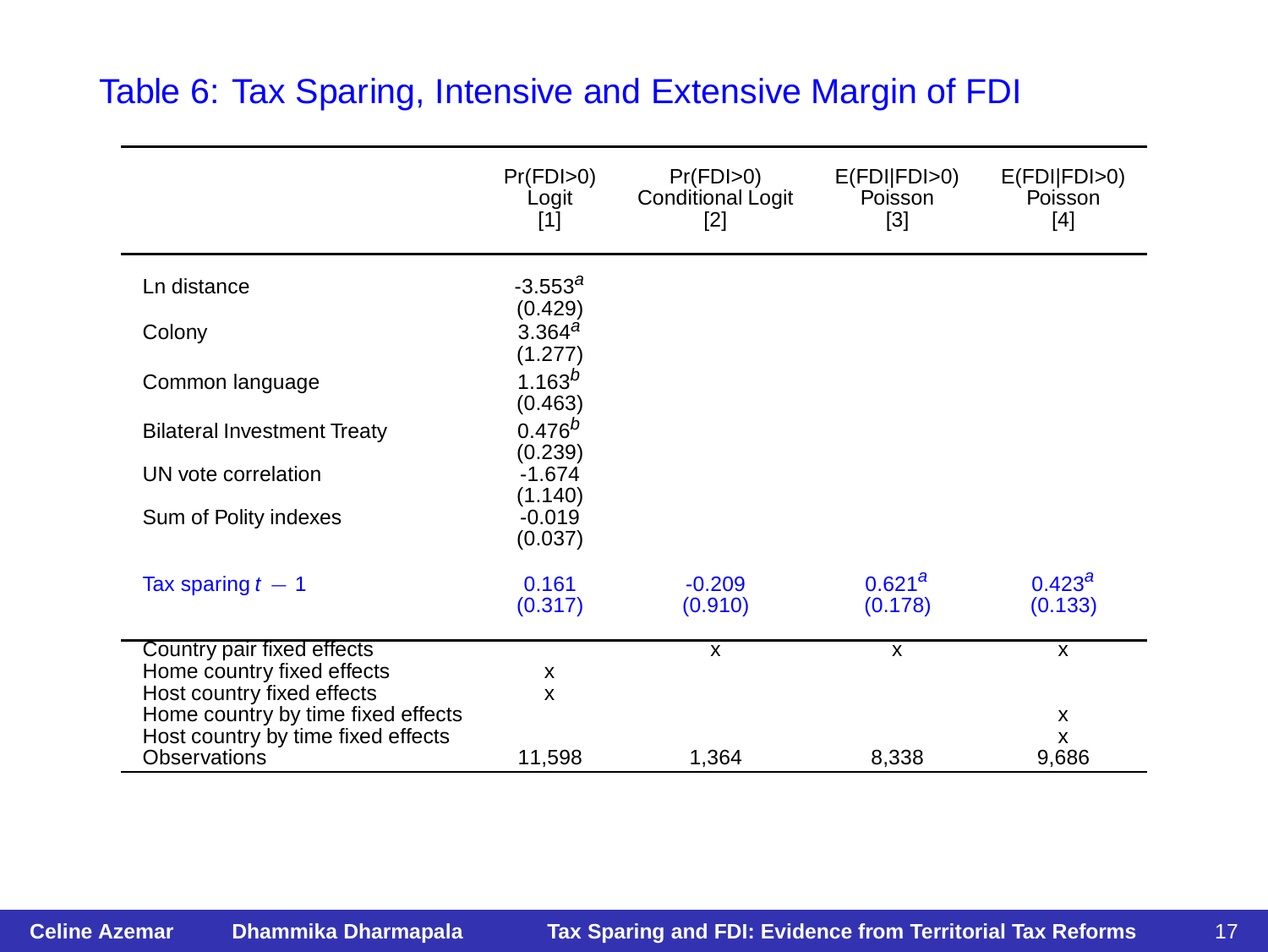Results 3: Home Country Tax Systems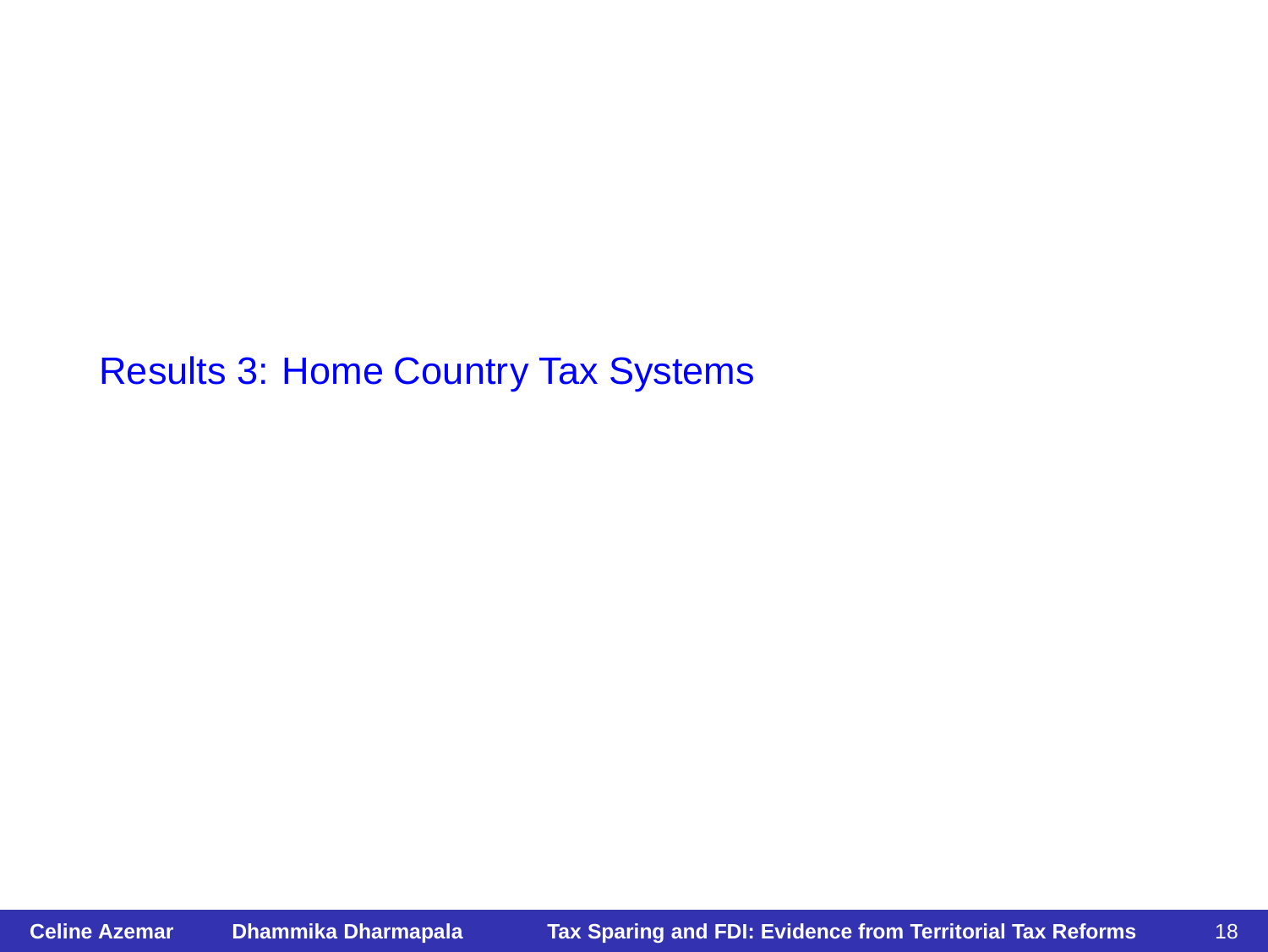### Table 7: Territorial Tax Reforms, Tax Sparing and FDI

 $\ddot{\phantom{a}}$ 

|                                                    | $E(FDI_{ii}) .)$<br>Poisson<br>[1] | $E(FDI_{ii})$ .)<br>Poisson<br>[1'] | $E(FDI_{ii}) .)$<br>Poisson<br>$[2]$ | $E(FDI_{ii}) .)$<br>Poisson<br>[2] | $E(FDI_{ii})$ .)<br>Poisson<br>[3] | $E(FDI_{ij})$ .)<br>Poisson<br>[3] |
|----------------------------------------------------|------------------------------------|-------------------------------------|--------------------------------------|------------------------------------|------------------------------------|------------------------------------|
| Tax sparing t-1                                    | 0.643 <sup>a</sup><br>(0.184)      | 0.427a<br>(0.140)                   | 0.649a<br>(0.183)                    | 0.427a<br>(0.140)                  | 0.609 <sup>a</sup><br>(0.178)      | $0.429$ <sup>a</sup><br>(0.135)    |
| Worldwide tax system x Tax sparing t-1             | $-0.224$                           | $-0.002$                            |                                      |                                    |                                    |                                    |
| Worldwide tax system                               | (0.147)<br>0.101                   | (0.151)                             |                                      |                                    |                                    |                                    |
| Hybrid worldwide tax system x Tax sparing t-1      | (0.138)                            |                                     | $-0.233$<br>(0.145)                  | $-0.002$<br>(0.151)                |                                    |                                    |
| Hybrid worldwide tax system                        |                                    |                                     | 0.111                                |                                    |                                    |                                    |
| Territorial tax reform x Tax sparing t-1           |                                    |                                     | (0.136)                              |                                    | 0.233                              | 0.004                              |
| Territorial tax reform                             |                                    |                                     |                                      |                                    | (0.148)<br>$-0.106$<br>(0.137)     | (0.167)                            |
| Country pair fixed effects                         |                                    |                                     |                                      |                                    |                                    |                                    |
| Home country by time fixed effects                 |                                    | X                                   |                                      | X                                  |                                    | X                                  |
| Host country by time fixed effects<br>Observations | 8.974                              | X<br>10.594                         | 8,974                                | X<br>0.992                         | 8.974                              | X<br>10.594                        |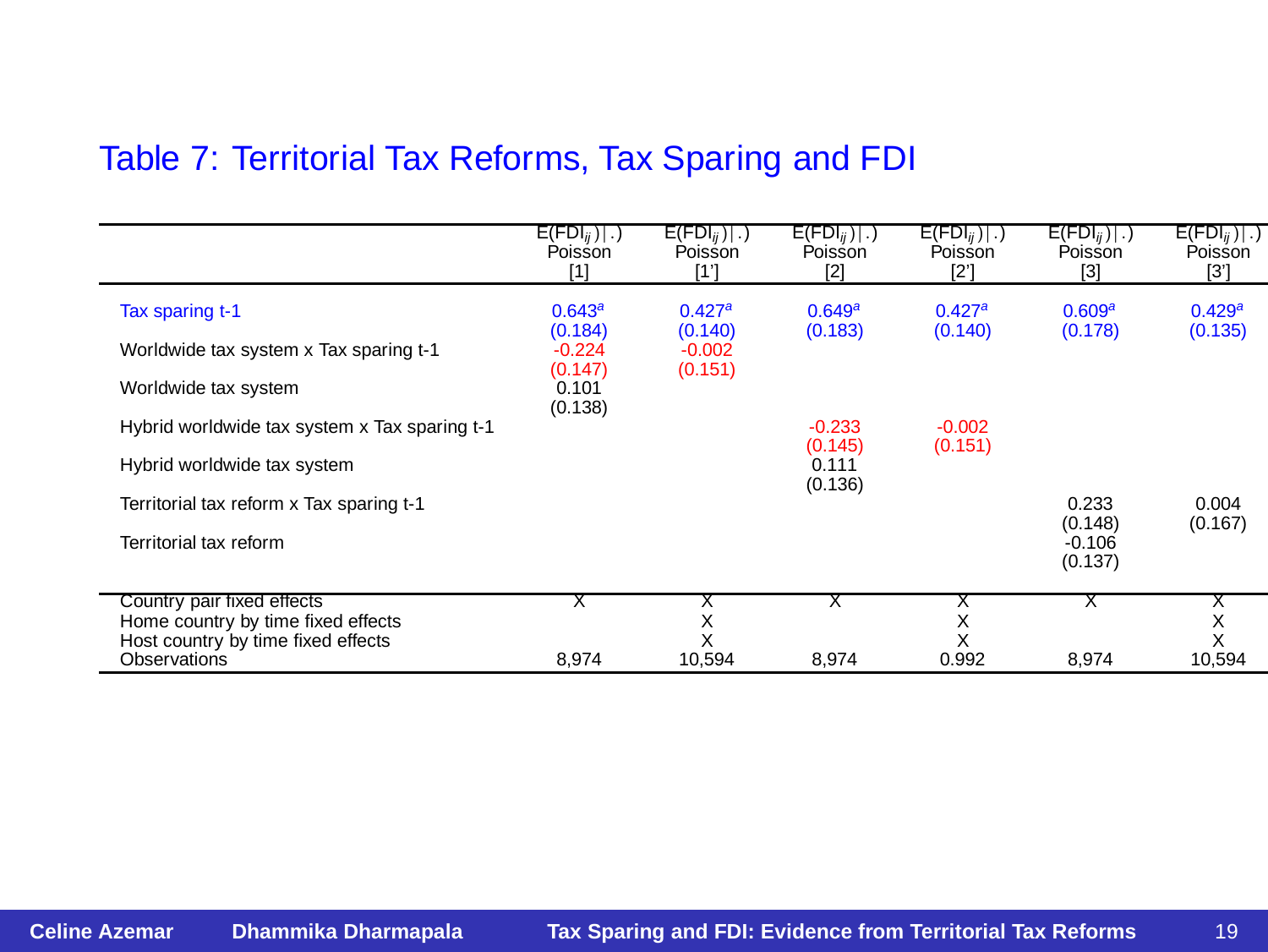Results 4: Tests for Alternative Explanations (Bilateral Tax treaties, Tax Treaty Shopping, Tax Incentives, Withholding Tax Rates)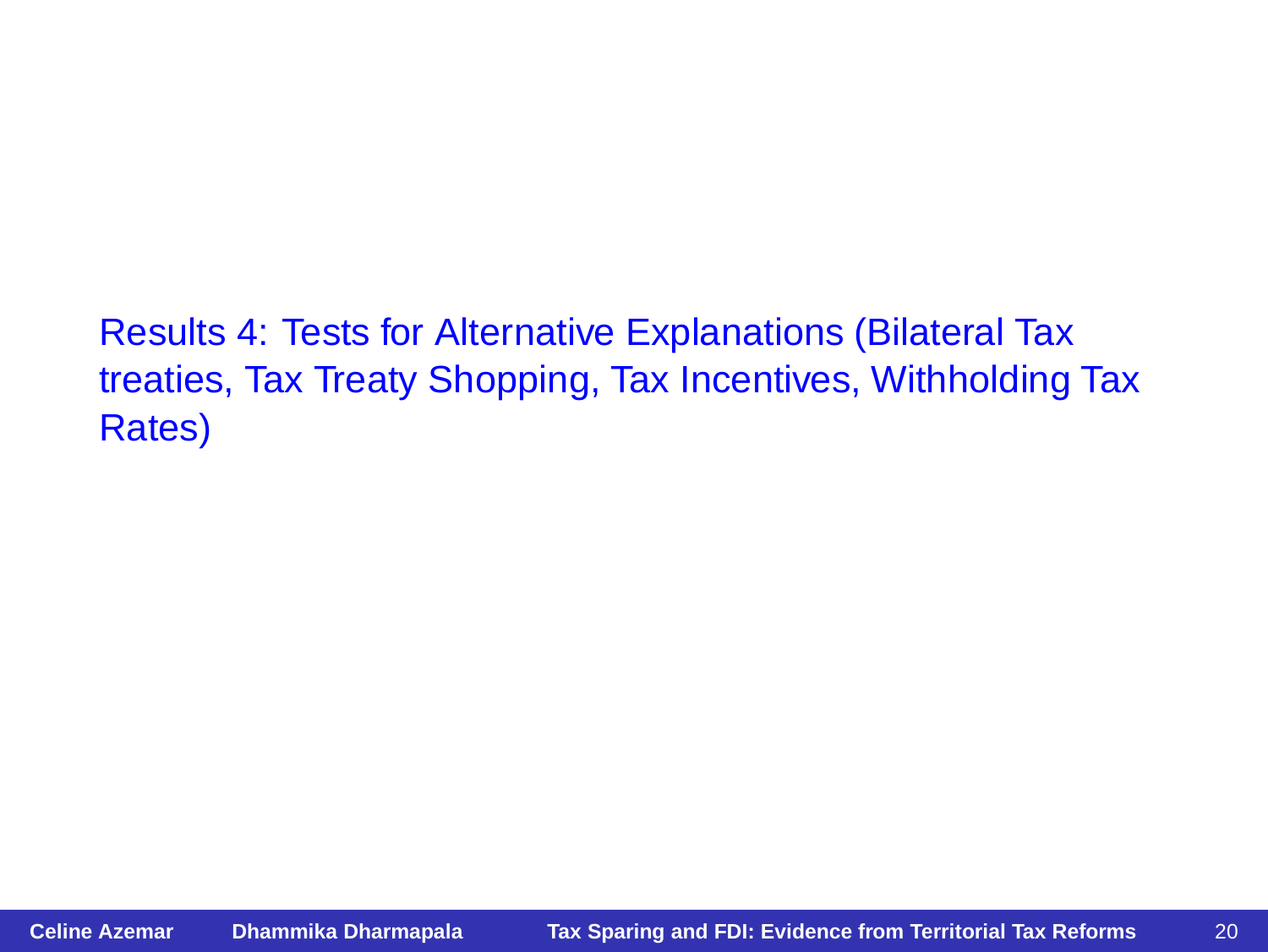## Table 8: Bilateral Tax Treaties and Treaty Shopping

|                                                                                                        | The role of BTTs              | Treaty shopping        |                               |                         |
|--------------------------------------------------------------------------------------------------------|-------------------------------|------------------------|-------------------------------|-------------------------|
|                                                                                                        | $E(FDI_{ii}) .$<br>11.        | $E(FDI_{ii}) .$<br>[2] | $E(FDI_{ii}) .$<br>[3]        | $E(FDI_{ii}) .)$<br>[4] |
| Tax sparing t-1                                                                                        | 0.622 <sup>a</sup><br>(0.177) |                        | 0.703 <sup>a</sup><br>(0.205) | $0.614^{a}$<br>(0.179)  |
| <b>BTT t-1</b>                                                                                         |                               | 0.137<br>(0.124)       |                               |                         |
| BTT without tax sparing t-1                                                                            |                               |                        | 0.101                         |                         |
| Ln FDI conduit                                                                                         |                               |                        | (0.086)                       | $0.011^{c}$<br>(0.007)  |
| Country pair fixed effects<br>Home country by time fixed effects<br>Host country by time fixed effects | x                             | x                      | x                             | x                       |
| Observations                                                                                           | 8.974                         | 8,974                  | 8,974                         | 8,947                   |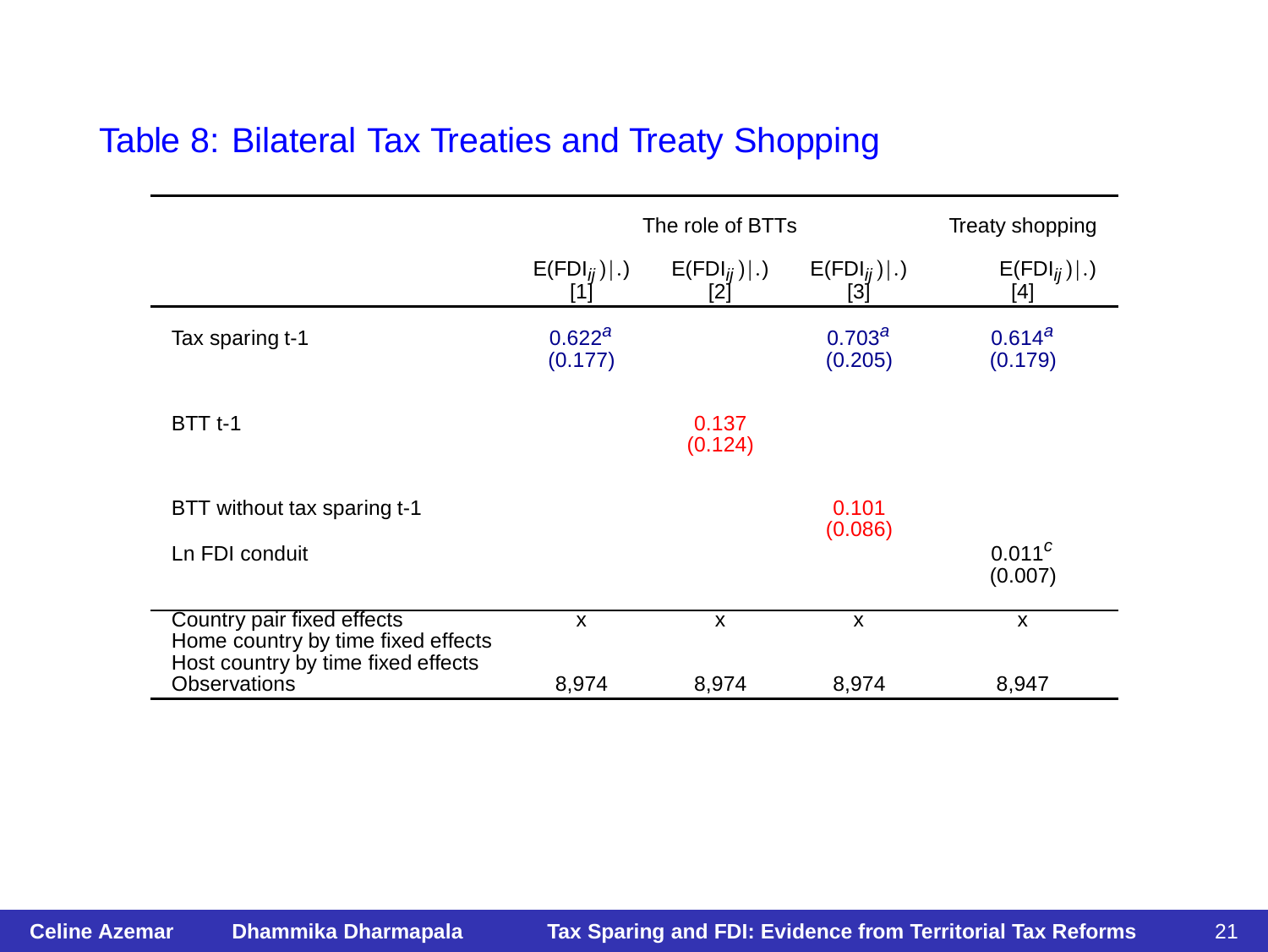### Conclusion

We analyse the impact of tax sparing agreements on FDI using a large panel dataset, and find:

- ◮ Tax sparing agreements are associated with up to **97 percent** higher FDI stocks.
- $\blacktriangleright$  In the absence of tax sparing, BTTs are not associated with significant increases in FDI.
- ▶ No significant differences in this effect across worldwide and territorial home countries. Much of the benefit from tax sparing is also available to territorial MNCs.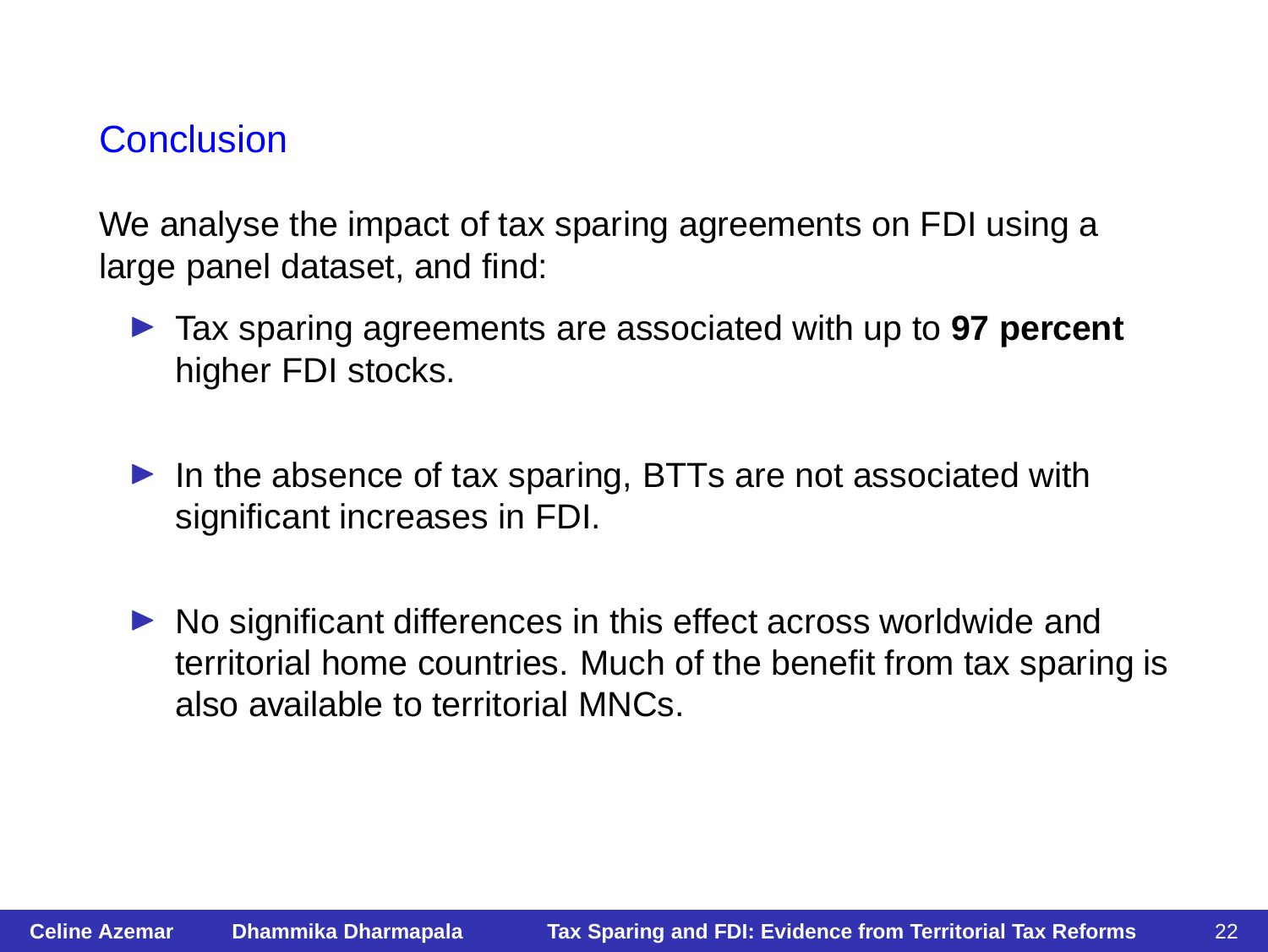# **Policy implications:**

- $\triangleright$  The inclusion of tax sparing provisions in BTTs can be an important tool to encourage FDI in developing countries.
- $\triangleright$  Results highlight the continuing relevance of tax sparing in a word where most residence countries are territorial.
- $\blacktriangleright$  They also hold lessons for residence countries contemplating tax reforms (e.g. US).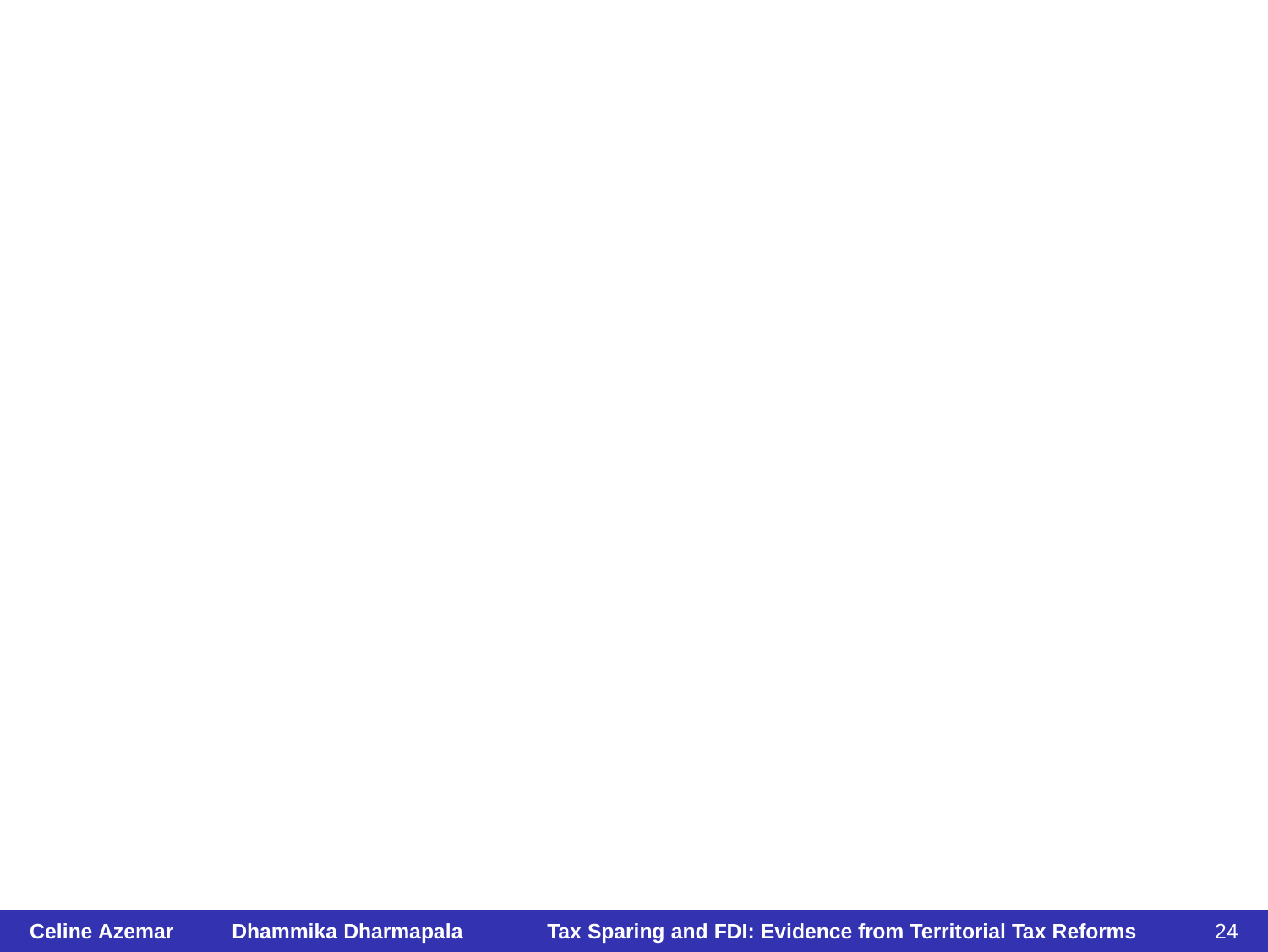### Figure 1: Treaty shopping

**Prior 2004** 



**Since 2004** 

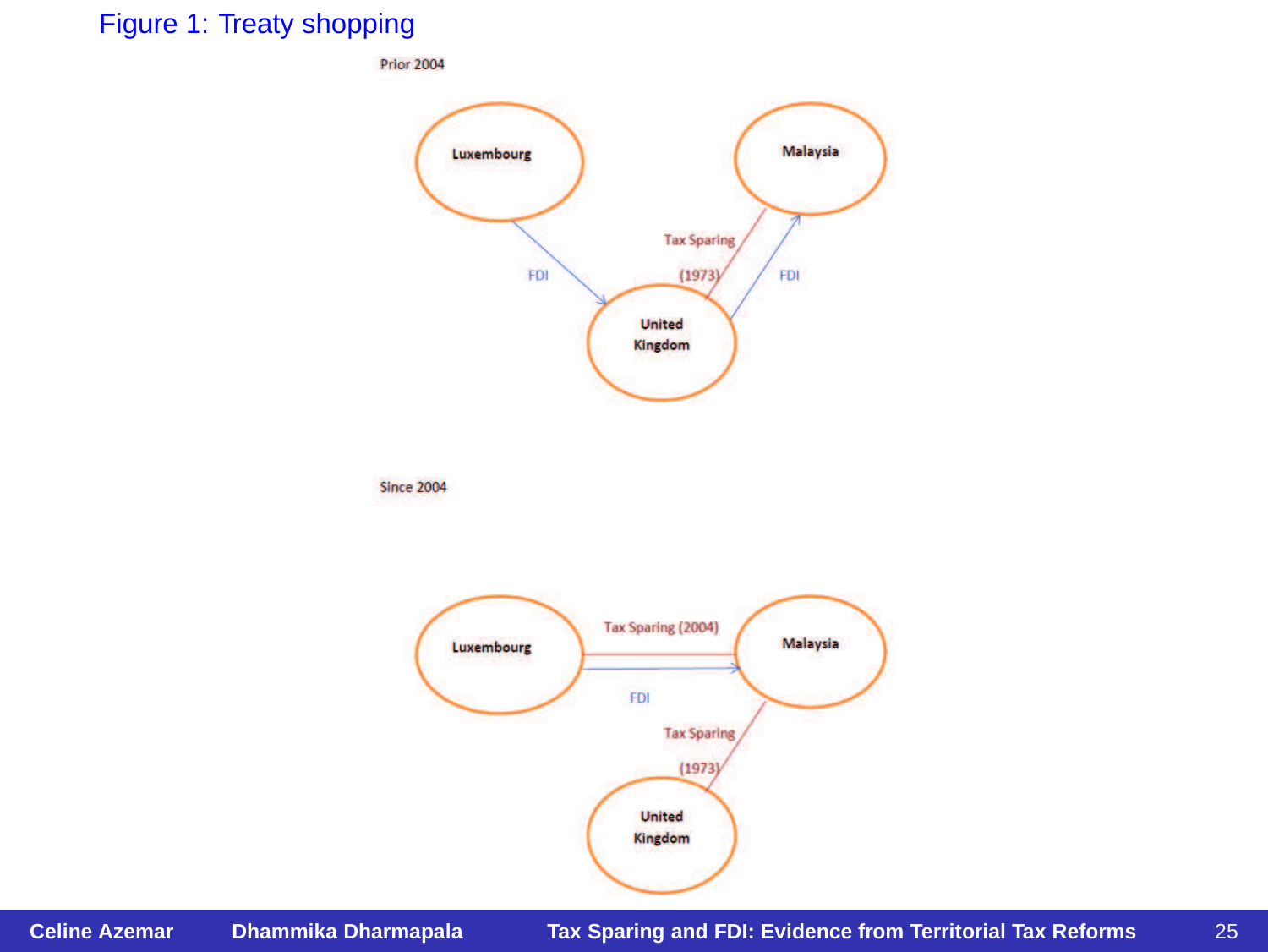## Table 9: Bilateral Tax Treaties and Treaty Shopping

|                                                                                                        |                                          | The role of BTTs                         |                                          | Treaty shopping                          |
|--------------------------------------------------------------------------------------------------------|------------------------------------------|------------------------------------------|------------------------------------------|------------------------------------------|
|                                                                                                        | $E(FDI_{ii}) .)$<br>ſ1                   | $E(FDI_{ii}) .)$<br>[2]                  | $E(FDI_{ii}) .)$<br>[3]                  | $E(FDI_{jj}) .)$<br>[4]                  |
| Ln home GDP                                                                                            | $0.618^{a}$                              | 0.616 <sup>3</sup>                       | 0.613 <sup>3</sup>                       | $0.604^{a}$                              |
| Ln host GDP                                                                                            | (0.170)<br>0.568 <sup>a</sup><br>(0.091) | (0.170)<br>0.569 <sup>a</sup><br>(0.090) | (0.170)<br>0.570 <sup>a</sup><br>(0.090) | (0.171)<br>0.562 <sup>a</sup><br>(0.091) |
| Ln host population                                                                                     | $-1.063^C$<br>(0.618)                    | $-1.013$<br>(0.620)                      | $-1.088$ <sup>C</sup><br>(0.617)         | $-0.044$<br>(0.119)                      |
| Bilateral trade costs                                                                                  | $-0.035$<br>(0.118)                      | $-0.039$<br>(0.118)                      | $-0.025$<br>(0.118)                      | $-0.106b$<br>(0.041)                     |
| Home financial crisis                                                                                  | $-0.112^a$<br>(0.041)                    | $-0.112^a$<br>(0.041)                    | $-0.113^a$<br>(0.041)                    | $-1.222$ <sup>C</sup><br>(0.637)         |
| Tax differential                                                                                       | 0.463<br>(0.429)                         | 0.456<br>(0.429)                         | 0.447<br>(0.430)                         | 0.455<br>(0.429)                         |
| Tax sparing t-1                                                                                        | 0.622 <sup>a</sup><br>(0.177)            |                                          | 0.703 <sup>a</sup><br>(0.205)            | 0.614 <sup>a</sup><br>(0.179)            |
| <b>BTT t-1</b>                                                                                         |                                          | 0.137<br>(0.124)                         |                                          |                                          |
| BTT without tax sparing t-1                                                                            |                                          |                                          | 0.101<br>(0.086)                         |                                          |
| Ln FDI conduit                                                                                         |                                          |                                          |                                          | $0.011^{c}$<br>(0.007)                   |
| Country pair fixed effects<br>Home country by time fixed effects<br>Host country by time fixed effects | $\overline{\mathsf{x}}$                  | $\overline{\mathsf{x}}$                  | $\overline{\mathsf{x}}$                  | $\overline{\mathbf{x}}$                  |
| Observations                                                                                           | 8.974                                    | 8.974                                    | 8.974                                    | 8.947                                    |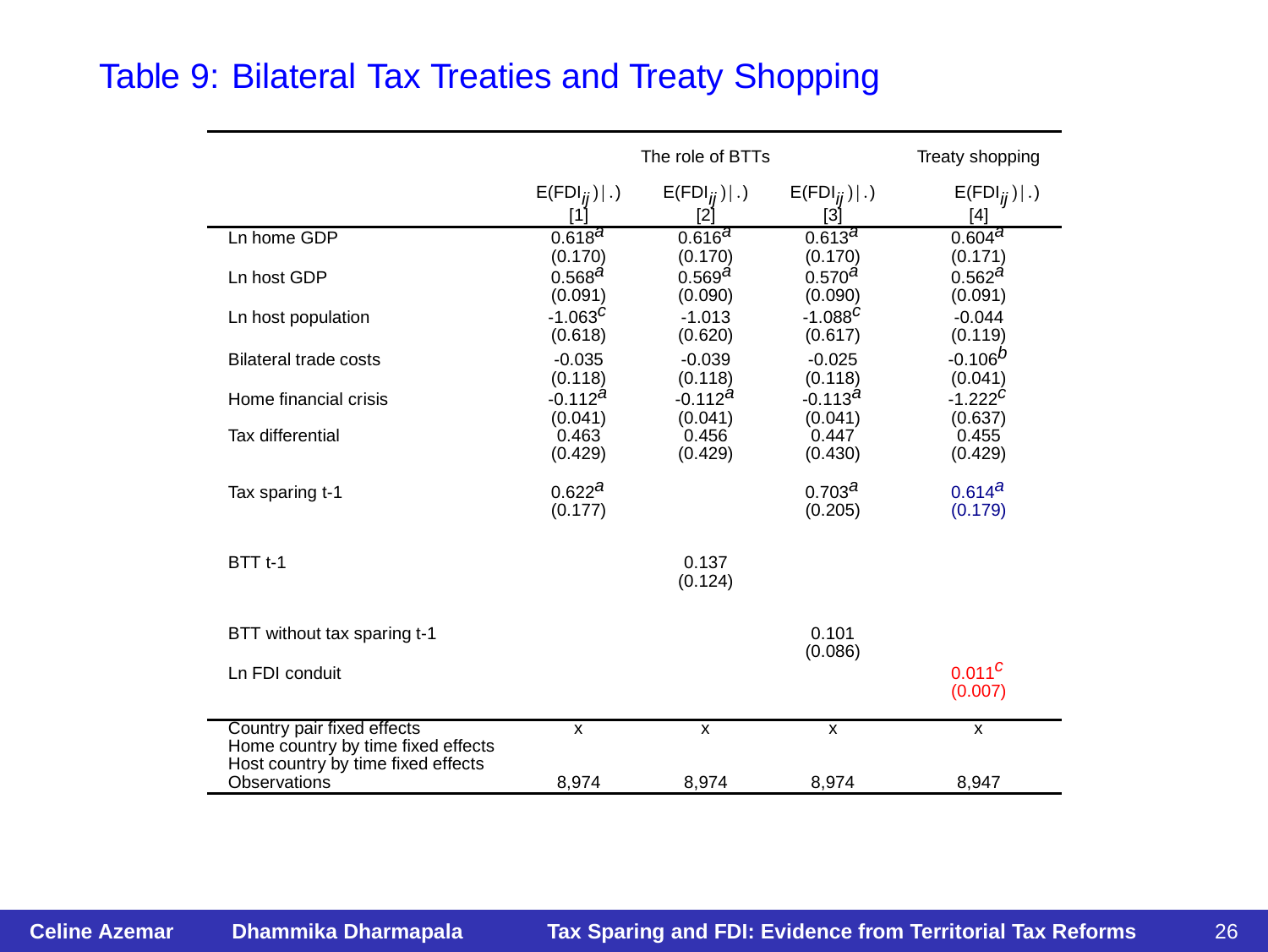### Table 10: Tax Incentives and Withholding Tax Rates

|                              | $E(FDI_{jj}) .)$        | $E(FDI_{ii}) .$        | $E(FDI_{jj}) .$    | $E(FDI_{jj}) .)$        | $E(FDI_{ij}) .$        |
|------------------------------|-------------------------|------------------------|--------------------|-------------------------|------------------------|
|                              | Poisson                 | Poisson                | Poisson            | Poisson                 | Poisson                |
|                              | [1]                     | $[2]$                  | [3]                | [4]                     | $[5]$                  |
| Ln home GDP                  | 0.630 <sup>a</sup>      | 0.619 <sup>2</sup>     | 0.619 <sup>3</sup> | $0.565^{\overline{a}}$  | $0.562^{\overline{a}}$ |
| Ln host GDP                  | (0.177)                 | (0.170)                | (0.170)            | (0.178)                 | (0.178)                |
|                              | 0.568 <sup>a</sup>      | 0.569 <sup>a</sup>     | 0.569 <sup>a</sup> | 0.556 <sup>a</sup>      | $0.555$ <sup>a</sup>   |
|                              | (0.093)                 | (0.091)                | (0.091)            | (0.086)                 | (0.085)                |
| Ln host population           | $-0.945$                | $-0.033$               | $-0.033$           | $-0.883$                | $-0.875$               |
|                              | (0.678)                 | (0.118)                | (0.118)            | (0.609)                 | (0.607)                |
| <b>Bilateral trade costs</b> | $-0.018$                | $-0.111^a$             | $-0.111^a$         | $-0.039$                | $-0.040$               |
|                              | (0.128)                 | (0.041)                | (0.041)            | (0.121)                 | (0.122)                |
| Home financial crisis        | $-0.108^{b}$            | $-1.048C$              | $-1.049C$          | $-0.107D$               | $-0.107b$              |
|                              | (0.043)                 | (0.620)                | (0.620)            | (0.042)                 | (0.042)                |
| Tax differential             | $-0.029$                | 0.448                  | 0.449              | $1.401^{b}$             | 1.477 <sup>b</sup>     |
|                              | (0.483)                 | (0.432)                | (0.432)            | (0.597)                 | (0.597)                |
| Tax sparing $t - 1$          | 0.620 <sup>a</sup>      | $0.622^{\textstyle a}$ | 0.623 <sup>a</sup> | 0.538 <sup>a</sup>      | 0.521 <sup>a</sup>     |
|                              | (0.177)                 | (0.177)                | (0.177)            | (0.179)                 | (0.162)                |
| <b>EATR</b>                  | $-1.153^{C}$<br>(0.666) |                        |                    |                         |                        |
| <b>WTR</b> interest          |                         | 0.280<br>(0.543)       |                    |                         |                        |
| <b>WTR</b> royalties         |                         |                        | 0.208<br>(0.509)   |                         |                        |
| <b>GTR</b> interest          |                         |                        |                    | $-1.632^{b}$<br>(0.728) |                        |
| <b>GTR</b> royalties         |                         |                        |                    |                         | $-1.762b$<br>(0.726)   |
| Country pair fixed effects   | x                       | x                      | x                  | x                       | $\mathbf{x}$           |
| Observations                 | 6,945                   | 8,654                  | 8,654              | 8,966                   | 8,974                  |